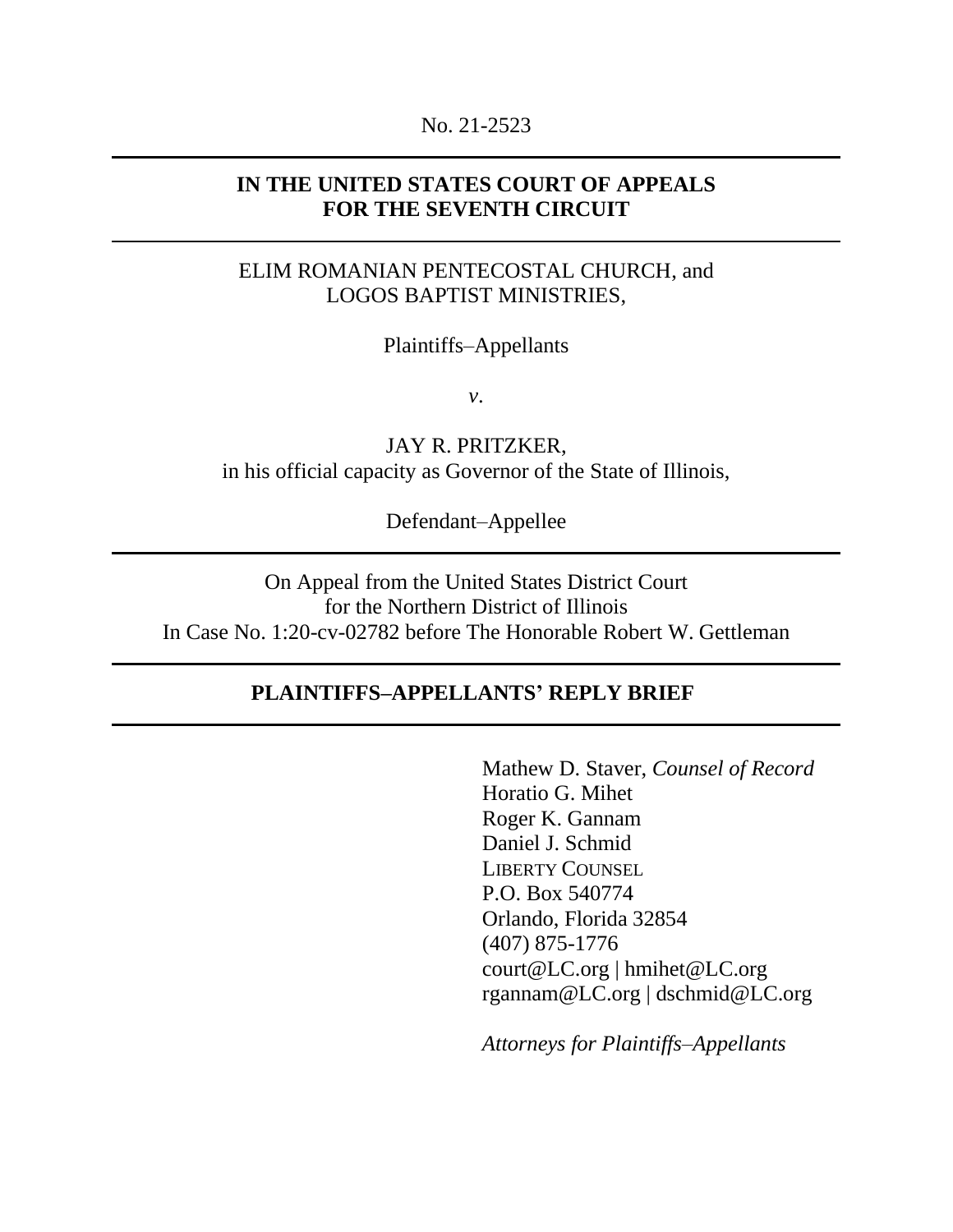### **DISCLOSURE STATEMENTS STATEMENT OF MATHEW D. STAVER,** *COUNSEL OF RECORD*

In accordance with Fed. R. App. P. 26.1 and Rule 26.1 of this Court, the undersigned attorney for Plaintiffs–Appellants states:

1. The full name of every party that the attorney represents in the case:

## **Elim Romanian Pentecostal Church, and Logos Baptist Ministries**

2. The names of all law firms whose partners or associates have appeared for Plaintiffs–Appellants in the case (including proceedings in the district court or before an administrative agency) or are expected to appear for the party in this court:

### **Liberty Counsel; Mauck & Baker, LLC**

- 3. If the party, amicus or intervenor is a corporation:
	- i. Identify all its parent corporations, if any; and

### **N/A**

ii. list any publicly held company that owns 10% or more of the party's, amicus' or intervenor's stock:

### **N/A**

4. Provide information required by FRAP 26.1(b)—Organizational Victims in Criminal Cases:

### **N/A**

5. Provide Debtor information required by FRAP 26.1 (c) 1 & 2:

### **N/A**

DATED this January 10, 2022.  $\frac{\text{ss}}{\text{M}}$  Mathew D. Staver

Mathew D. Staver, *Counsel of Record for Plaintiffs–Appellants*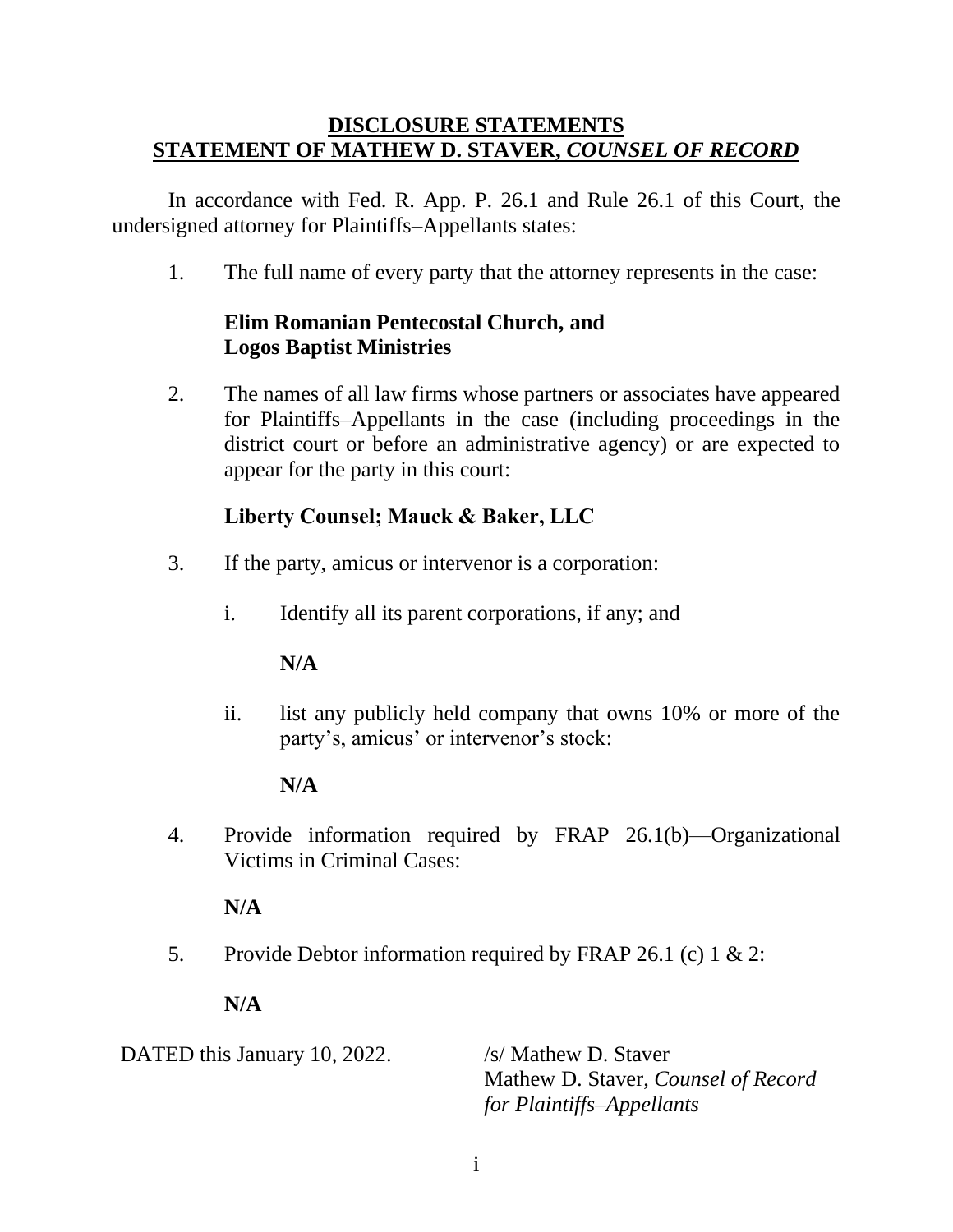## **DISCLOSURE STATEMENT OF HORATIO G. MIHET**

In accordance with Fed. R. App. P. 26.1 and Rule 26.1 of this Court, the undersigned attorney for Plaintiffs–Appellants states:

1. The full name of every party that the attorney represents in the case:

### **Elim Romanian Pentecostal Church, and Logos Baptist Ministries**

2. The names of all law firms whose partners or associates have appeared for Plaintiffs–Appellants in the case (including proceedings in the district court or before an administrative agency) or are expected to appear for the party in this court:

# **Liberty Counsel; Mauck & Baker, LLC**

- 3. If the party, amicus or intervenor is a corporation:
	- i. Identify all its parent corporations, if any; and

## **N/A**

ii. list any publicly held company that owns 10% or more of the party's, amicus' or intervenor's stock:

## **N/A**

4. Provide information required by FRAP 26.1(b)—Organizational Victims in Criminal Cases:

## **N/A**

5. Provide Debtor information required by FRAP 26.1 (c) 1 & 2:

## **N/A**

DATED this January 10, 2022. /s/ Horatio G. Mihet

Horatio G. Mihet *Attorney for Plaintiffs–Appellants*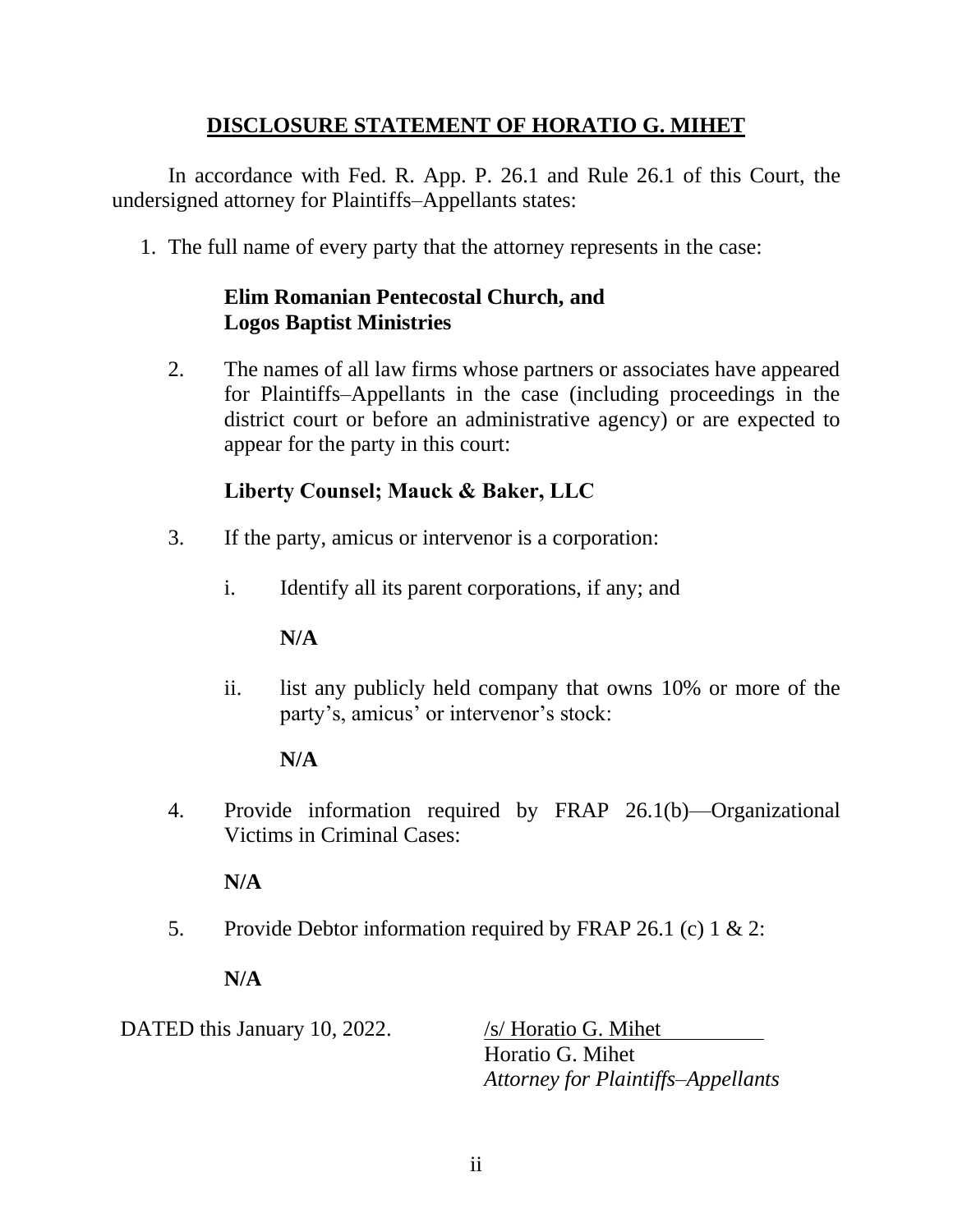## **DISCLOSURE STATEMENT OF ROGER K. GANNAM**

In accordance with Fed. R. App. P. 26.1 and Rule 26.1 of this Court, the undersigned attorney for Plaintiffs–Appellants states:

1. The full name of every party that the attorney represents in the case:

### **Elim Romanian Pentecostal Church, and Logos Baptist Ministries**

2. The names of all law firms whose partners or associates have appeared for Plaintiffs–Appellants in the case (including proceedings in the district court or before an administrative agency) or are expected to appear for the party in this court:

# **Liberty Counsel; Mauck & Baker, LLC**

- 3. If the party, amicus or intervenor is a corporation:
	- i. Identify all its parent corporations, if any; and

## **N/A**

ii. list any publicly held company that owns 10% or more of the party's, amicus' or intervenor's stock:

## **N/A**

4. Provide information required by FRAP 26.1(b)—Organizational Victims in Criminal Cases:

## **N/A**

5. Provide Debtor information required by FRAP 26.1 (c) 1 & 2:

## **N/A**

DATED this January 10, 2022. /s/ Roger K. Gannam Roger K. Gannam *Attorney for Plaintiffs–Appellants*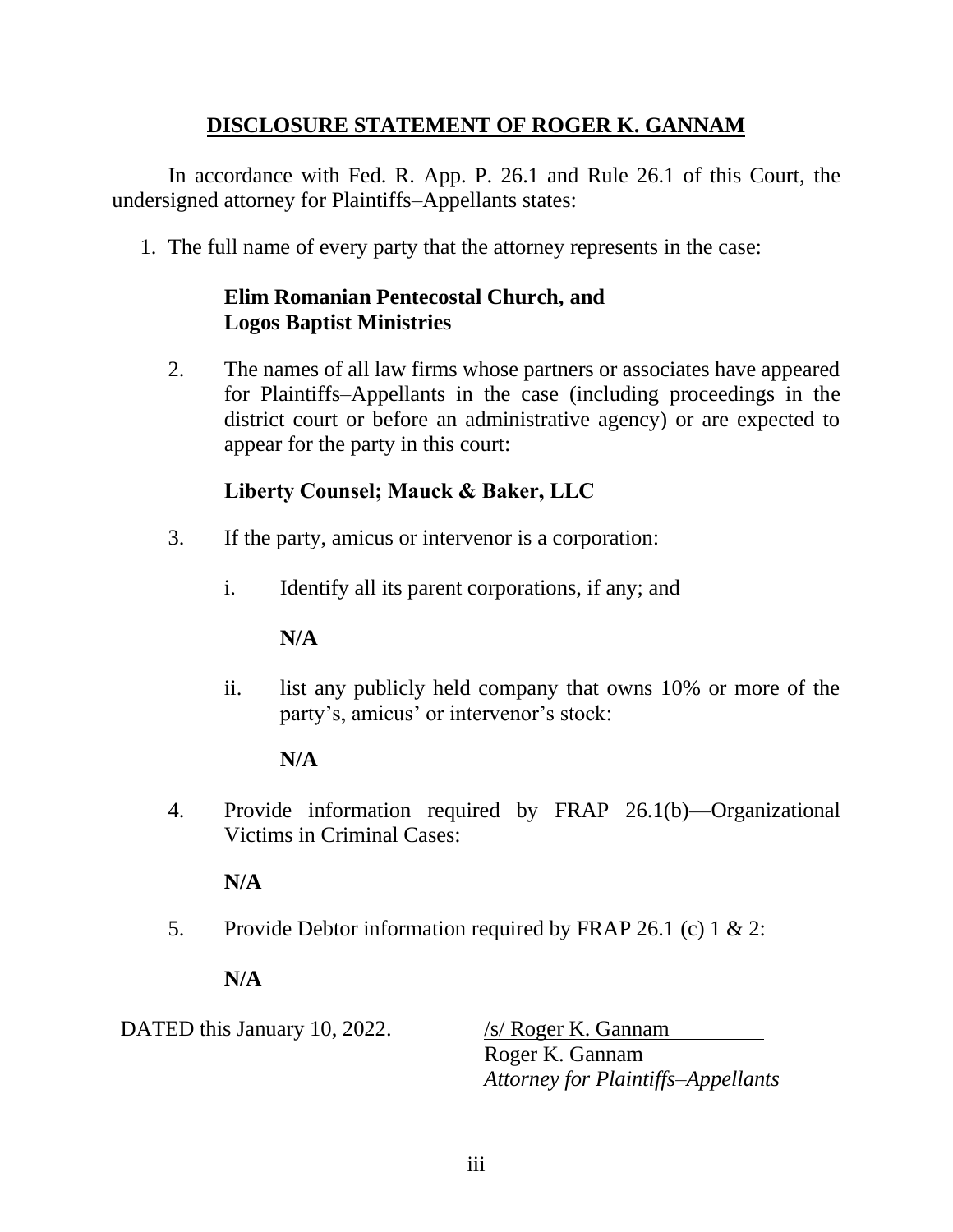## **DISCLOSURE STATEMENT OF DANIEL J. SCHMID**

In accordance with Fed. R. App. P. 26.1 and Rule 26.1 of this Court, the undersigned attorney for Plaintiffs–Appellants states:

1. The full name of every party that the attorney represents in the case:

### **Elim Romanian Pentecostal Church, and Logos Baptist Ministries**

2. The names of all law firms whose partners or associates have appeared for Plaintiffs–Appellants in the case (including proceedings in the district court or before an administrative agency) or are expected to appear for the party in this court:

# **Liberty Counsel; Mauck & Baker, LLC**

- 3. If the party, amicus or intervenor is a corporation:
	- i. Identify all its parent corporations, if any; and

## **N/A**

ii. list any publicly held company that owns 10% or more of the party's, amicus' or intervenor's stock:

# **N/A**

4. Provide information required by FRAP 26.1(b)—Organizational Victims in Criminal Cases:

# **N/A**

5. Provide Debtor information required by FRAP 26.1 (c) 1 & 2:

# **N/A**

DATED this January 10, 2022. /s/ Daniel J. Schmid

Daniel J. Schmid *Attorney for Plaintiffs–Appellants*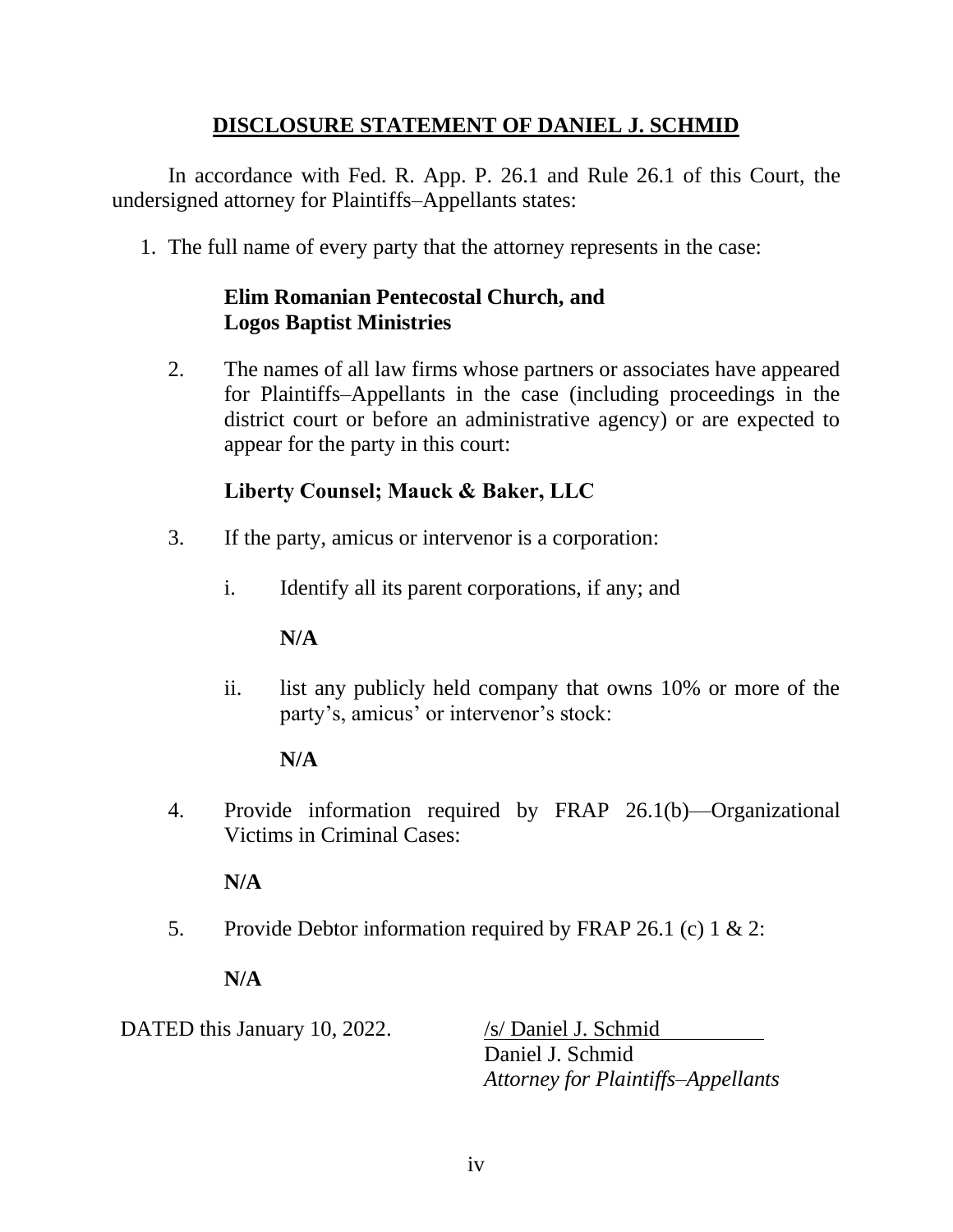## **DISCLOSURE STATEMENT OF JOHN W. MAUCK**

In accordance with Fed. R. App. P. 26.1 and Rule 26.1 of this Court, the undersigned attorney for Plaintiffs–Appellants states:

1. The full name of every party that the attorney represents in the case:

### **Elim Romanian Pentecostal Church, and Logos Baptist Ministries**

2. The names of all law firms whose partners or associates have appeared for Plaintiffs–Appellants in the case (including proceedings in the district court or before an administrative agency) or are expected to appear for the party in this court:

# **Liberty Counsel; Mauck & Baker, LLC**

- 3. If the party, amicus or intervenor is a corporation:
	- i. Identify all its parent corporations, if any; and

## **N/A**

ii. list any publicly held company that owns 10% or more of the party's, amicus' or intervenor's stock:

# **N/A**

4. Provide information required by FRAP 26.1(b)—Organizational Victims in Criminal Cases:

## **N/A**

5. Provide Debtor information required by FRAP 26.1 (c) 1 & 2:

# **N/A**

DATED this January 10, 2022. /s/ John W. Mauck

John W. Mauck *Attorney for Plaintiffs–Appellants*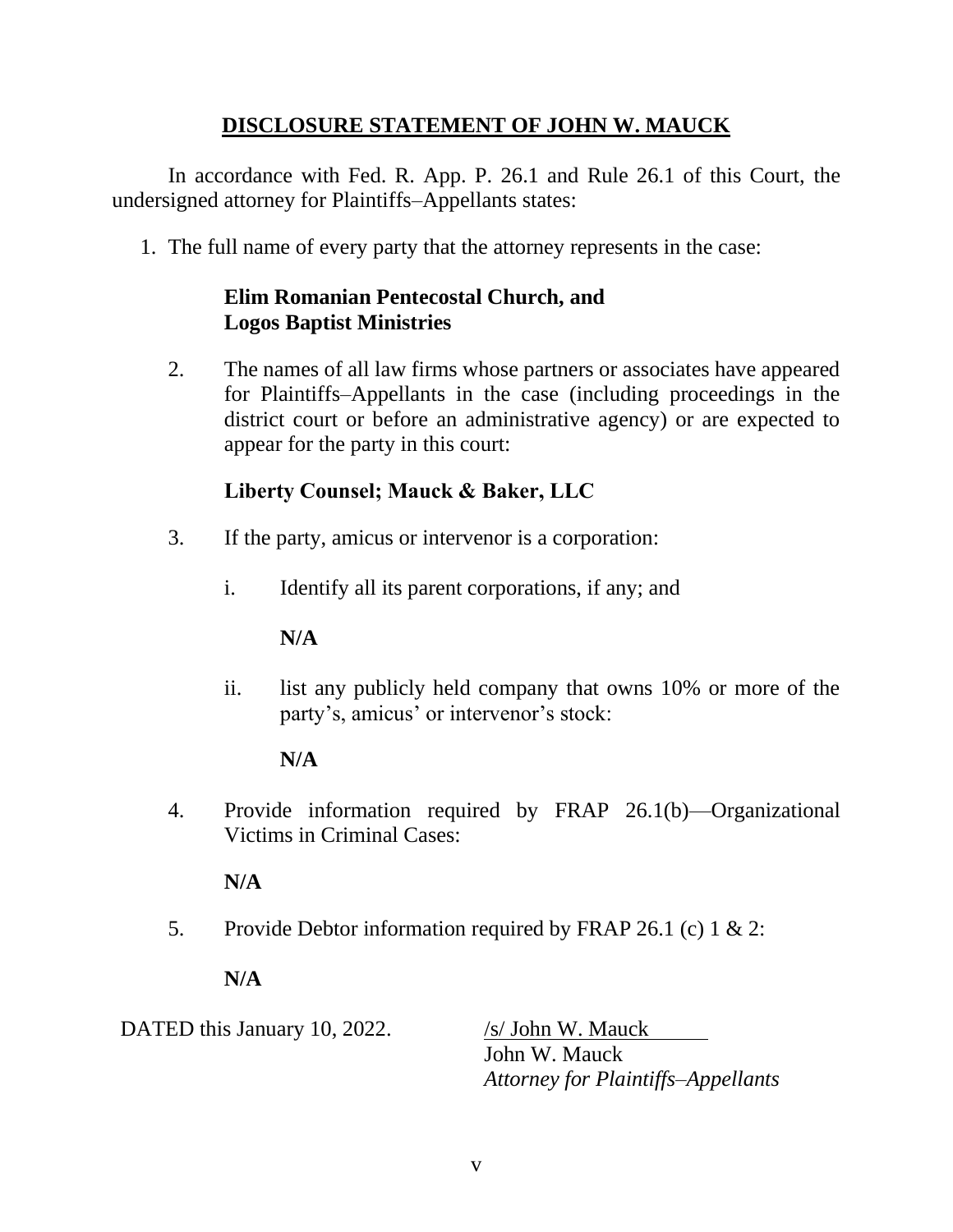# **TABLE OF CONTENTS**

| I. | CHURCHES' CLAIMS ARE NOT MOOT, AND THE EXCEPTIONS<br>TO MOOTNESS PLAINLY APPLY TO CHURCHES' CLAIMS2 |    |                                                                                                                                                                                       |
|----|-----------------------------------------------------------------------------------------------------|----|---------------------------------------------------------------------------------------------------------------------------------------------------------------------------------------|
|    | A.                                                                                                  |    | The Governor Ignores the Supreme Court's Unequivocal<br>Holdings That His Challenged Restrictions Do Not Moot a Claim<br>If He Retains the Authority to Reinstate Prior Restrictions2 |
|    | <b>B.</b>                                                                                           |    | The Governor Fails to Address Precedent Demonstrating That<br>His Orders Were Too Short in Duration to Be Fully Adjudicated3                                                          |
|    |                                                                                                     | 1. | A matter is not "fully litigated" unless there is time for                                                                                                                            |
|    |                                                                                                     | 2. | The Governor's lengthiest order was not in place long                                                                                                                                 |
|    |                                                                                                     | 3. | Government action that is inherently temporary<br>necessarily meets the capable of repetition, yet evading                                                                            |
|    |                                                                                                     | 4. | Churches did not waive the capable of repetition yet                                                                                                                                  |
|    | $C$ .                                                                                               |    | The Governor Fails to Satisfy His Burden Under the Voluntary                                                                                                                          |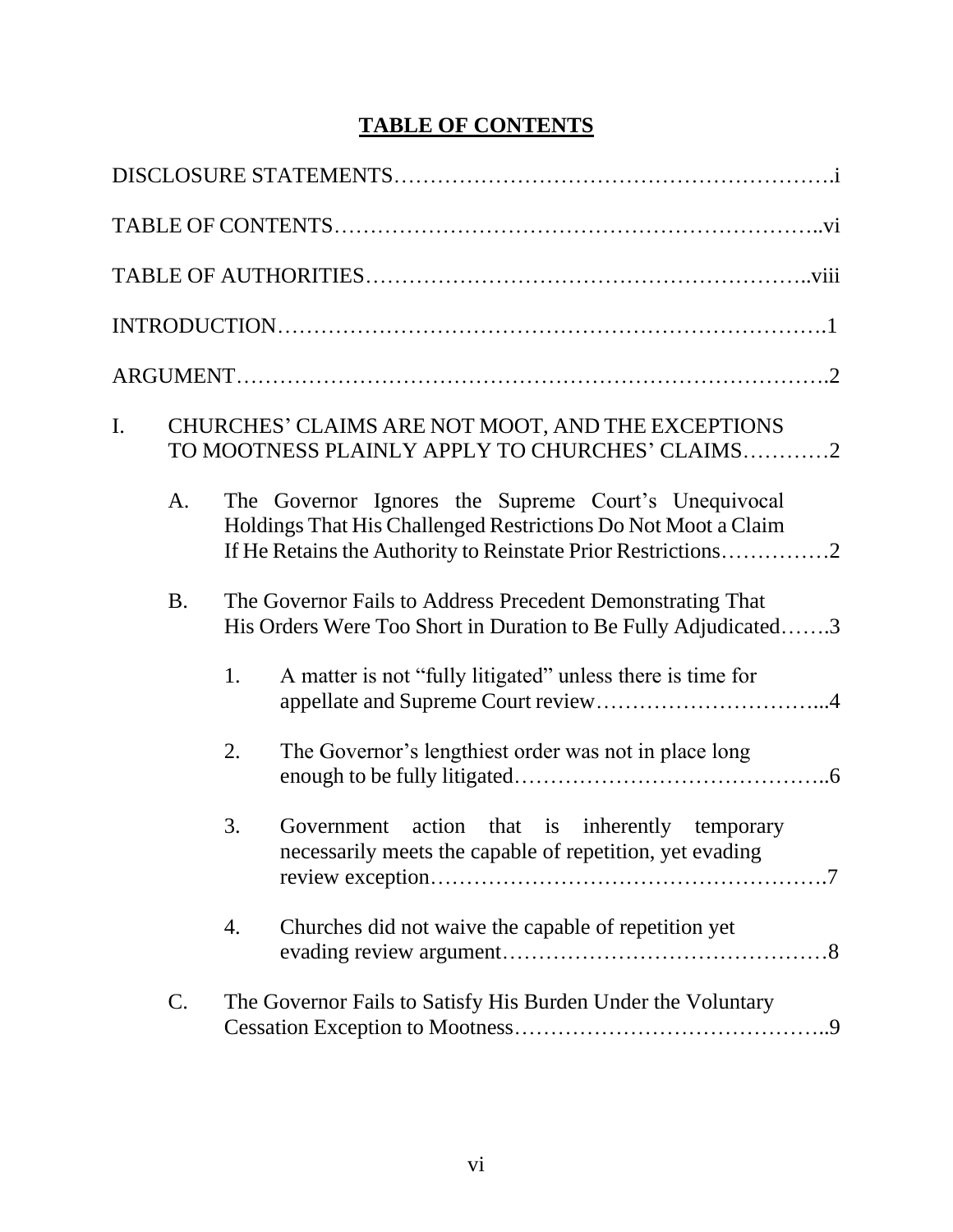|     |           | 1. | Even the Governor's brief fails to demonstrate it is<br>"absolutely clear" that hhe will never again reinstate<br>disciminatory restrictions on Churches' religious worship                                                                     |  |
|-----|-----------|----|-------------------------------------------------------------------------------------------------------------------------------------------------------------------------------------------------------------------------------------------------|--|
|     |           | 2. | The Governor maintainted the constitutionality of his<br>restrictions long after it became clear that they were<br>unconstitutional under unequivolcal Supreme Court                                                                            |  |
|     |           |    |                                                                                                                                                                                                                                                 |  |
| II. |           |    | CHURCHES' AS-APPLIED CHALLENGES AND CLAIMS FOR A                                                                                                                                                                                                |  |
|     |           |    | PERMANENT INJUNCTION SURVIVE MOOTNESS13                                                                                                                                                                                                         |  |
|     | A.        |    | Churches' As-Applied Challenges Are Necessarily Backward<br>Looking at the Governor's Past Unconstitutional Actions13                                                                                                                           |  |
|     | <b>B.</b> |    | If Preliminary Injunctive Relief Is Still Permissible for Modified<br>Restrictions, Which It Is Under Tandon, Then Claims for<br>Permanent Injunctive Relief Must Necessarily Remain<br>Justiciable Where the Governor Retains the Authority to |  |
|     |           |    |                                                                                                                                                                                                                                                 |  |
|     |           |    | CERTIFICATE OF COMPLIANCE WITH TYPE-VOLUME LIMIT,                                                                                                                                                                                               |  |
|     |           |    | TYPE-FACE REQUIREMENTS, AND TYPE-STYLE REQUIREMENTS17                                                                                                                                                                                           |  |
|     |           |    |                                                                                                                                                                                                                                                 |  |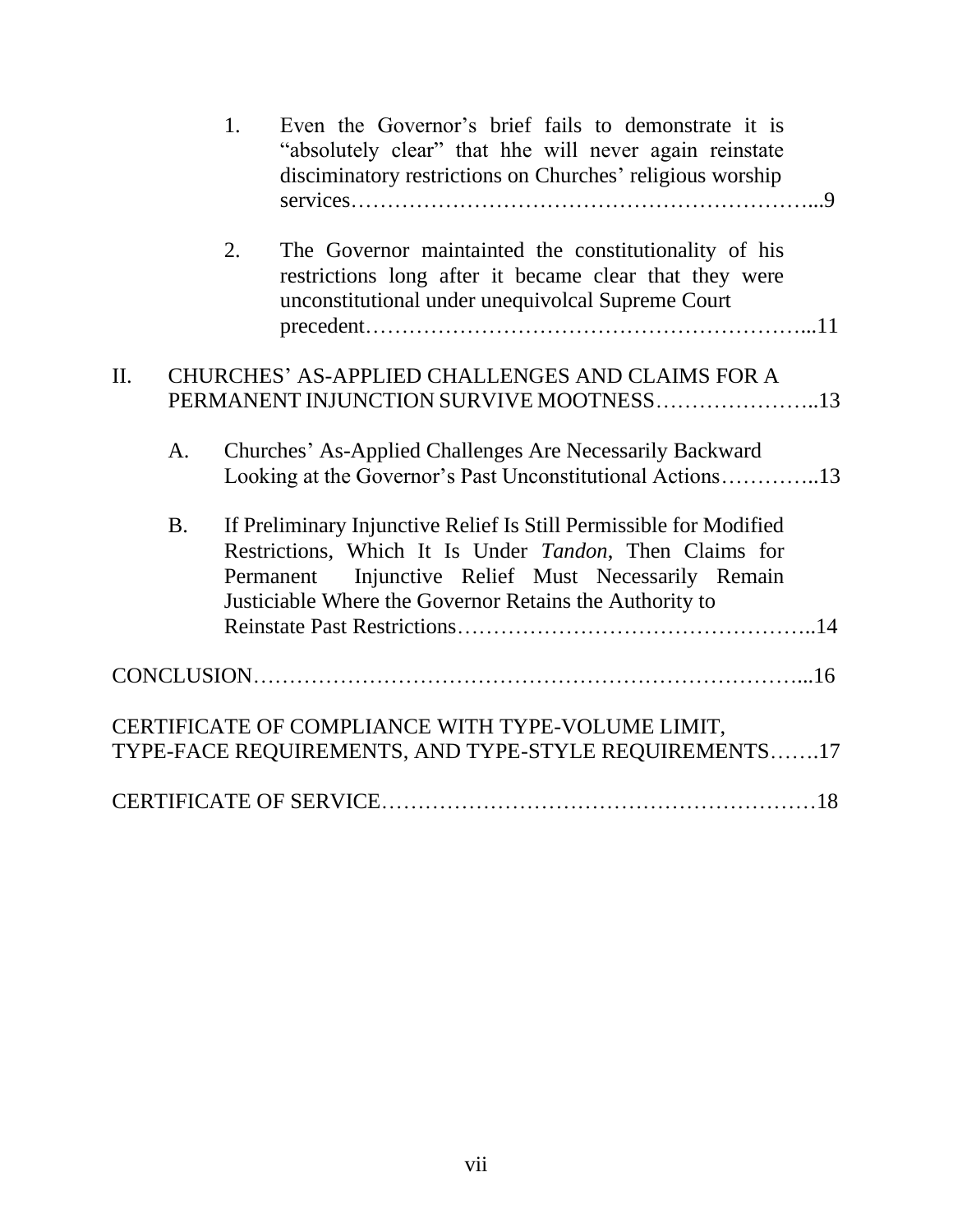# **TABLE OF AUTHORITIES**

## **CASES**

| Agudath Israel of Am. v. Cuomo,                               |  |
|---------------------------------------------------------------|--|
| Alaska Ctr. for Env't v. U.S. Forest Serv.,                   |  |
| Alcoa, Inc. v. Bonneville Power Admin.,                       |  |
|                                                               |  |
| Amoco Prod. Co. v. Vill. of Gambell, 480 U.S. 531 (1987)15    |  |
|                                                               |  |
|                                                               |  |
| Brown v. Colegio De Abagados de Puerto Rico,                  |  |
| Cedar Coal Co. v. United Mine Workers of Am.,                 |  |
|                                                               |  |
| FEC v. Wisconsion Right to Life, Inc., 551 U.S. 449 (2007)4   |  |
|                                                               |  |
|                                                               |  |
|                                                               |  |
| Harvest Rock Church, Inc. v. Newsom, 141 S. Ct. 1289 (2021)12 |  |
| Harvest Rock Church, Inc. v. Newsom, 141 S. Ct. 889 (2020)12  |  |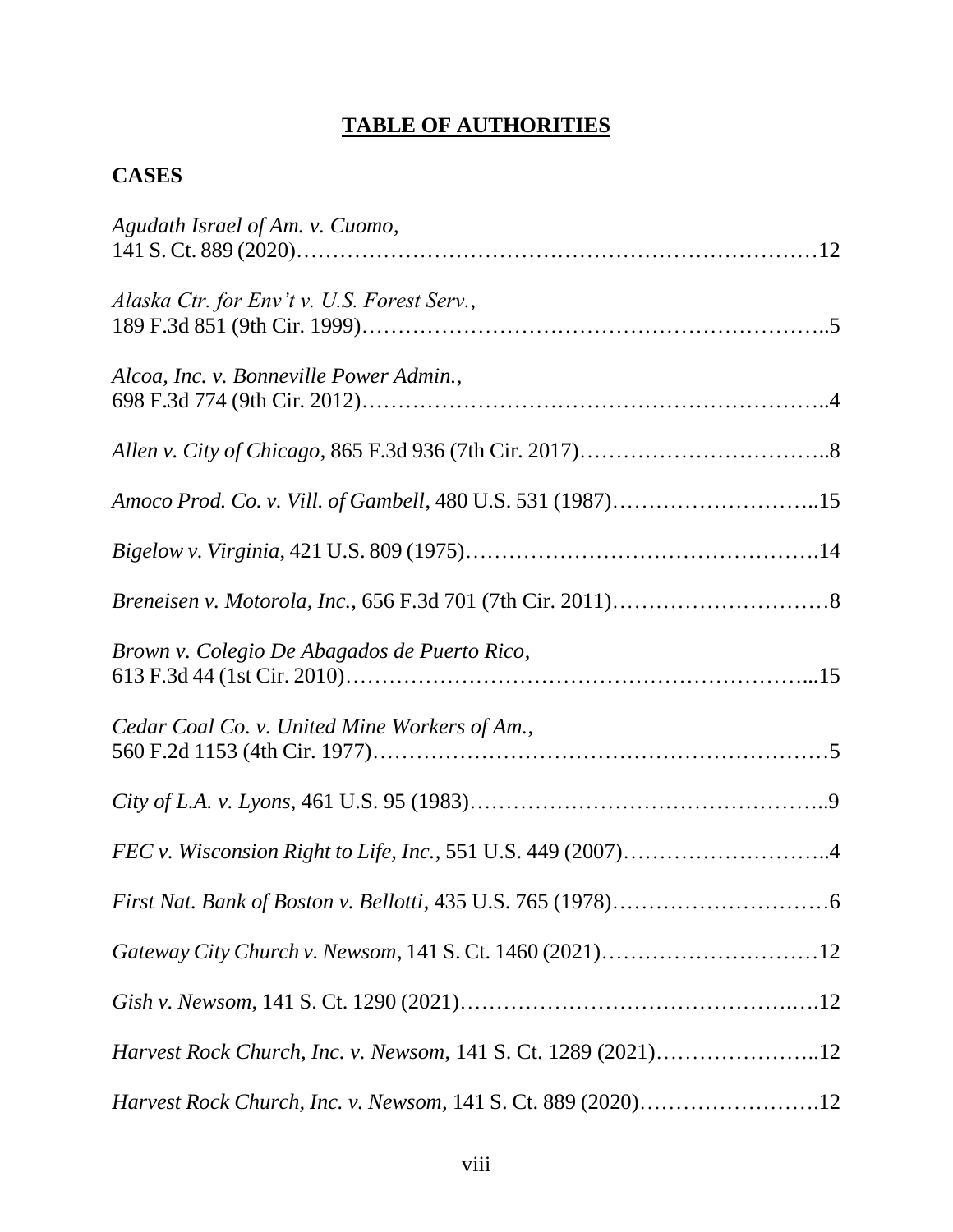| High Plains Harvest Church v. Polis, 141 S. Ct. 527 (2020)12 |  |
|--------------------------------------------------------------|--|
|                                                              |  |
| Horizon Bank & Trust Co. v. Massachusetts,                   |  |
| Kingdomware Tech., Inc. v. United States,                    |  |
| Marshall v. Local Union 20, Int'l Broth. of Teamsters,       |  |
|                                                              |  |
|                                                              |  |
| Norman-Bloodsaw v. Lawrence Berkely Lab.,                    |  |
| Pierce v. Ducey, No. CV-16-01538-PHX-NVW,                    |  |
| Praxis Prop., Inc. v. Colonial Sav. Bank, S.L.A.,            |  |
|                                                              |  |
|                                                              |  |
| Roman Catholic Diocese of Brooklyn v. Cuomo,                 |  |
| Shell Offshore, Inc. v. Greenpeace, Inc.,                    |  |
| South Bay United Pentecostal Church v. Newsom,               |  |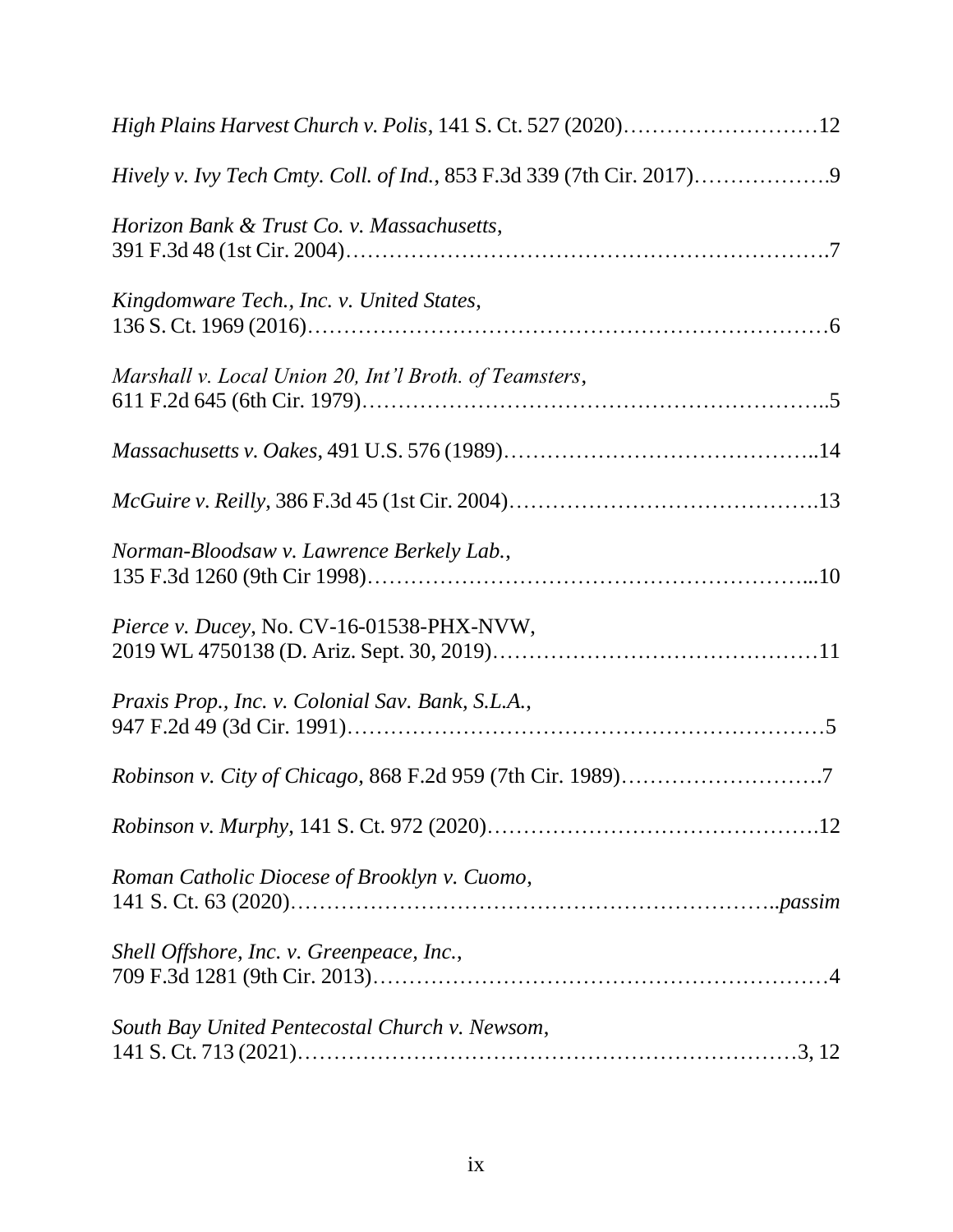| Trinity Lutheran Church of Columbia, Inc. v. Comer,     |
|---------------------------------------------------------|
|                                                         |
| United Air Lines, Inc. v. Air Line Pilots Ass'n Int'l., |
|                                                         |
| Video Tutorial Servs., Inc. v. MCI Tele. Corp.,         |
|                                                         |
| <b>STATUTES</b>                                         |
|                                                         |
| <b>OTHER</b>                                            |

Wright & Miller, 13A Fed. Prac. & Procedure Juris. 2d §3533.7 (1984)…………15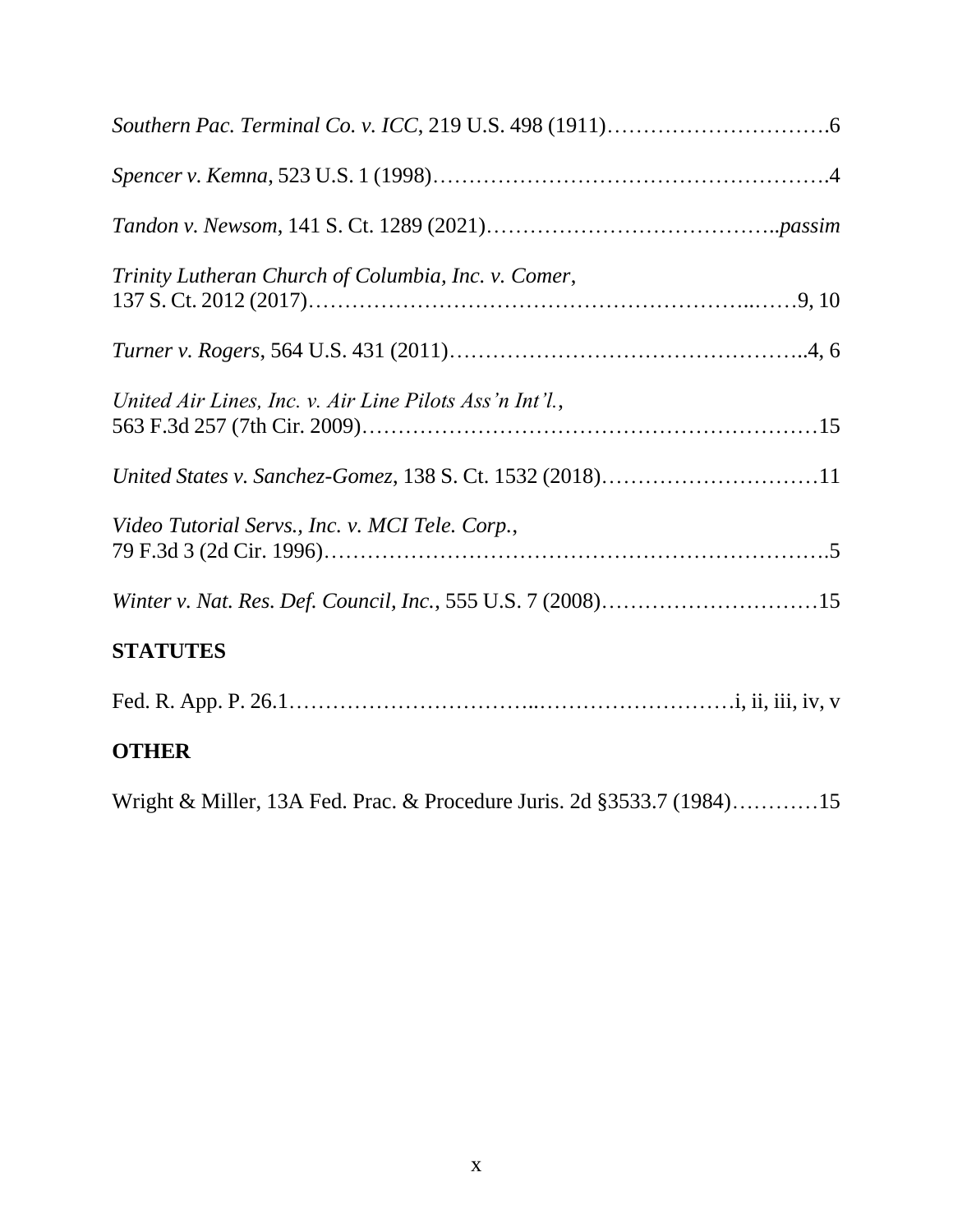#### **INTRODUCTION**

The Governor hangs his entire defense on the contention that because his challenged orders have expired, there is nothing left for this Court to do, and the claims are moot. (Governor Br. 15-27). The distict court agreed. (App. I 004-009.) However, neither the expiration, modification, revocation, nor amendment of the Governor's Orders moots Churches' claims. The Supreme Court in *Tandon v. Newsom*, 141 S. Ct. 1289 (2021), and *Roman Catholic Dicoese of Brooklyn v. Cuomo*, 141 S. Ct. 63 (2020), ruled that neither the easing, amending, modifying, nor expiration of challenged COVID-19 restrictions moots a plaintiff's claims if the governor retains the authority to reinstate the discriminatory restrictions at any time.

More fatal for the Governor is the fact that Churches did not merely request declaratory and injunctive relief against the Orders as they existed at the time the Verified Complaint was filed, but also against: (1) "the GATHERING ORDERS **or any other order** to the extent any such order prohibits religious worship services or in-person church services at Plaintiffs' chuches" (App. II 050, V. Compl. 40 (emphasis added)); and (2) "**any future** modification, revision, or amendment of the GATHERING ORDERS or similar legal directive" (App. 051, V. Compl. 41 (emphasis added)). And Churches specifically sought both preliminary and permanent injunctive relief against the Gathering Orders and any future iteration thereof in their prayer for relief. (App. 050, V. Compl. 40.)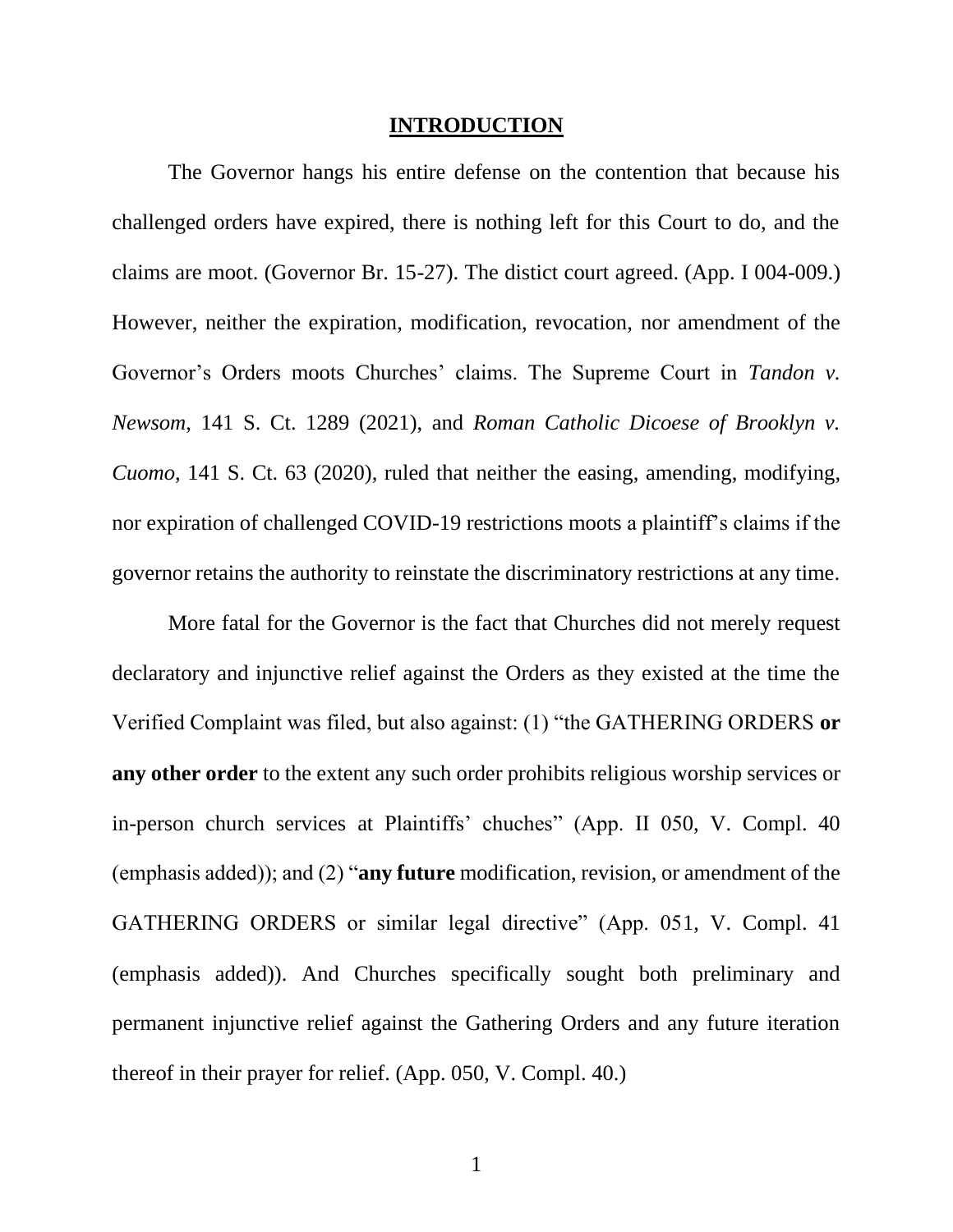#### **ARGUMENT**

#### **I. CHURCHES' CLAIMS ARE NOT MOOT, AND THE EXCEPTIONS TO MOOTNESS PLAINLY APPLY TO CHURCHES' CLAIMS.**

### **A. The Governor Ignores the Supreme Court's Unequivocal Holdings That His Challenged Restrictions Do Not Moot a Claim if He Retains the Authority to Reinstate Prior Restrictions.**

The Governor's mootness defense rests on his contention that his restrictions have expired and been lifted, and his endless declarations of emergency have temporarily ceased. (Gov. Br. 15–37.) Specifically, the Governor contends the Supreme Court announced no new mootness determinations or rules with respect to COVID-19 restrictions on religious worship. (Gov. Br. 27-28.) This contention, however, ignores the unequivocal statements of the Supreme Court concerning similarly changed, modified, or even expired orders. In *Tandon v. Newsom*, the Court declared that "even if the government withdraws or modifies a COVID restriction in the course of litigation, that does not necessarily moot the case."141 S. Ct. 1294, 1297 (2021). "And, so long as a case is not moot, litigants otherwise entitled to emergency injunctive relief remain entitled to such relief where applicants 'remain under a constant threat' that government officials will use their power to reinstate the challenged restrictions." *Id.* (quoting *Roman Catholic Dicoese of Brooklyn v. Cuomo*, 141 S. Ct. 63, 68 (2020)).

The reason for this is simple: "Government actors have been moving the goalposts on pandemic-related sacrifices for months, adopting new benchmarks that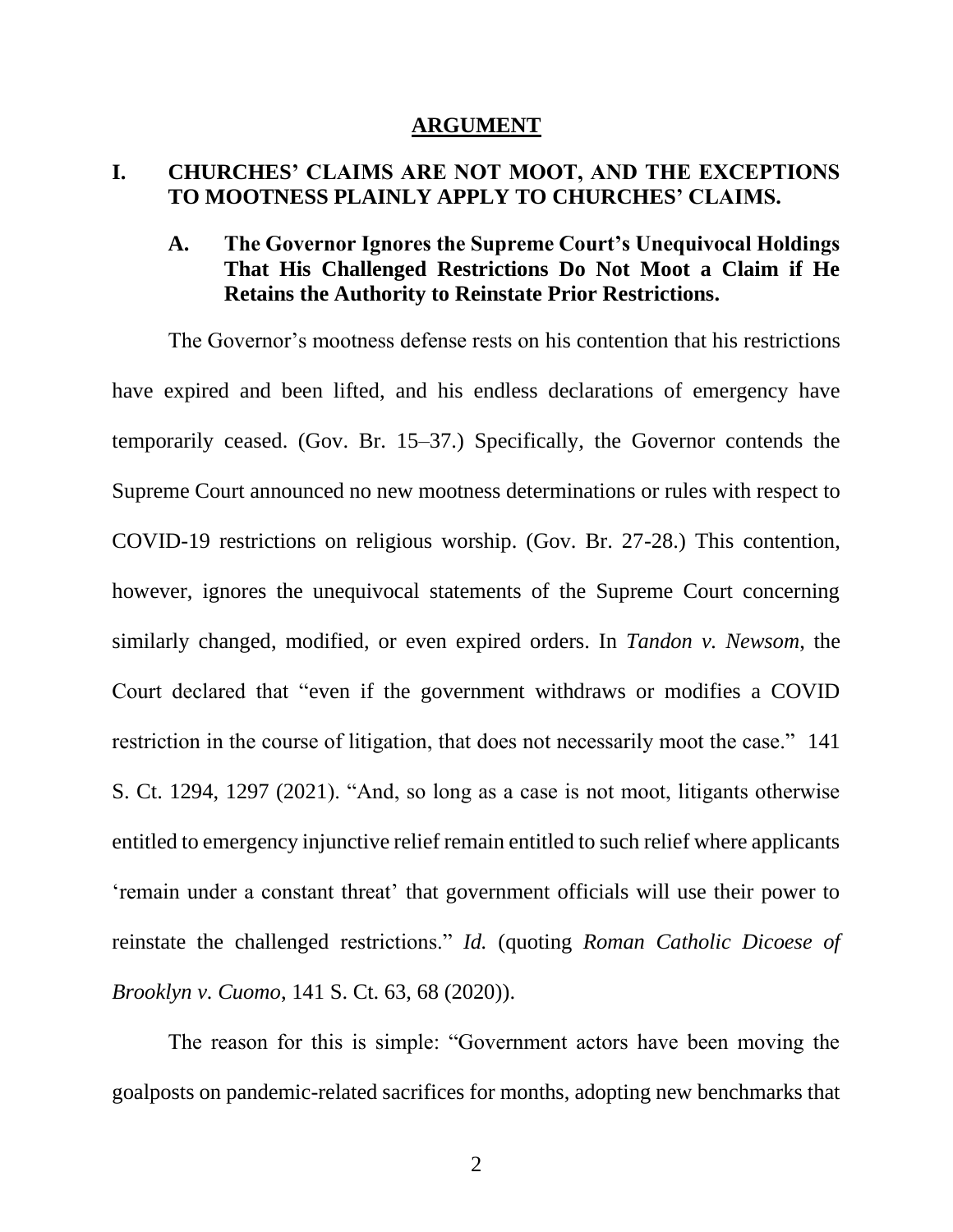always seem to put restoration of liberty just around the corner." *South Bay United Pentecostal Church v. Newsom*, 141 S. Ct. 713, 716 (2021) (Gorsuch, J., statement). Indeed, "officials with a track record of moving the goalposts retain authority to reinstate those heightened restrictions at any time." *Tandon*, 141 S. Ct. at 1297.

Thus, despite his contention that the expiration of his Orders moots Churches' claims, the Governor misses the point that he retains the authority to reinstate them at any time, and he has clearly stated he may reimpose restrictions in his discretion. Put simply, the Supreme Court has recognized that given the ever-changing nature of COVID-19 restrictions on religious worship services, "there is no reason why [churches] should bear the risk of suffering further irreparable harm in the event of another reclassification." *Roman Catholic Diocese*, 141 S. Ct. at 68–69. And, because the Governor moved the goalposts at every turn, Churches did not have sufficient time to fully litigate their constitutional claims through the court system. The Governor's continual moving of the goalposts, his retention of authority to reimpose the restrictions, and his orders' statement that he may reimpose restrictions in his discretion permits Churches to continue its claims for permanent injunctive relief and declaratory relief.

#### **B. The Governor Fails to Address Precedent Demonstrating That His Orders Were Too Short in Duration to Be Fully Adjudicated.**

The Governor's treatment of Churches' "capable of repetition yet evading review" contentions demonstrates his inability to overcome that exception to

3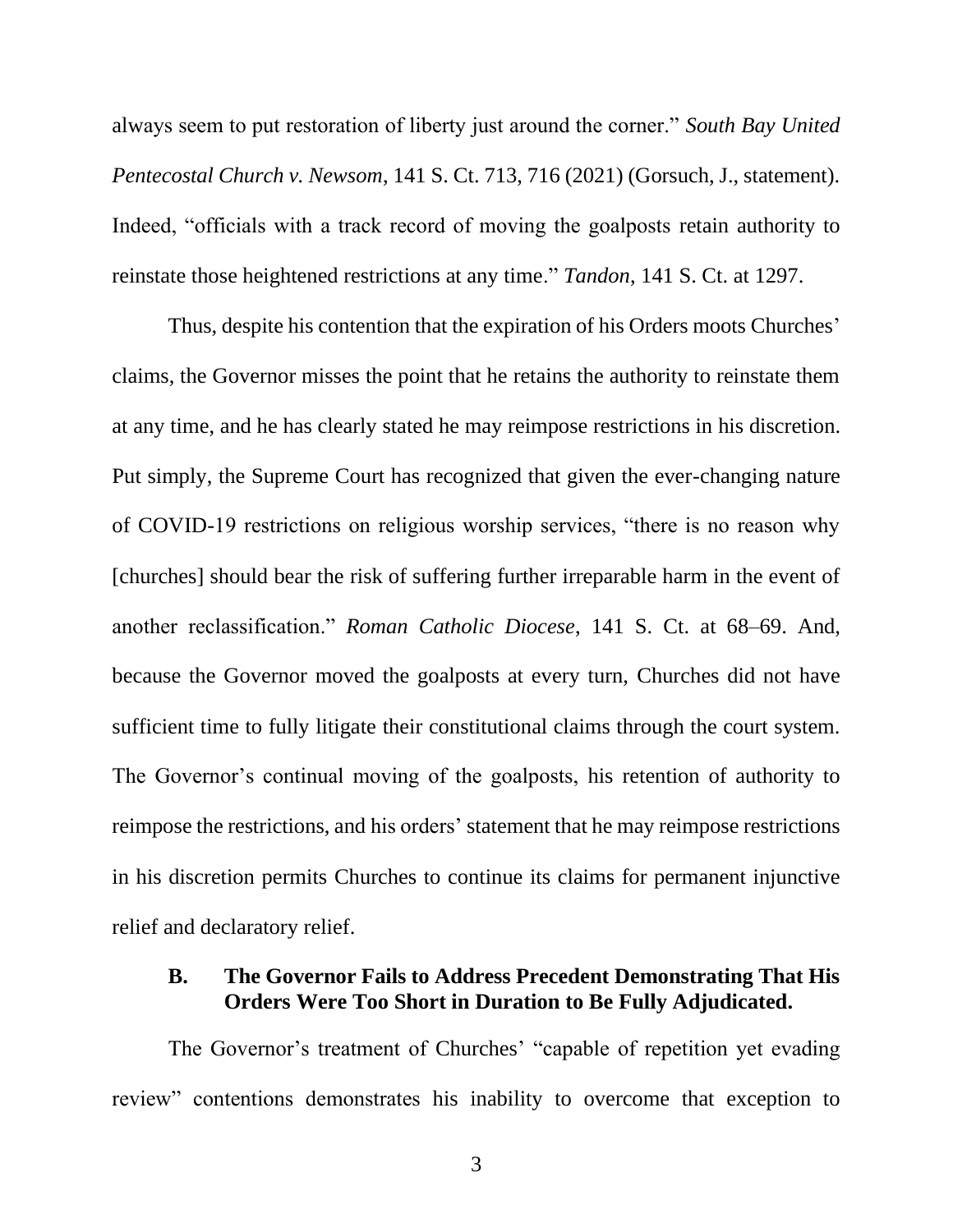mootness. (Gov. Br. 34–35.) The Governor claims that his restrictions were not too short in duration to be fully adjudicated because he regularly issues extensions of his executive orders. (*Id.* at 35.) This is a non sequitur. The capable of repetition, yet evading review standard applies where "(1) the challenged action is in its duration too short to be *fully litigated* prior to cessation or expiration, and (2) there is a reasonable expectation that the same complaining party will be subject to the same action again." *FEC v. Wisconsion Right to Life, Inc.*, 551 U.S. 449, 463 (2007) (emphasis added) (quoting *Spencer v. Kemna*, 523 U.S. 1, 17 (1998)).

### **1. A matter is not "fully litigated" unless there is time for appellate and Supreme Court review.**

Under the Supreme Court's test, a matter is not "fully litigated" unless complete review of the merits can be had by a trial court, appellate court, and the Supreme Court. Indeed, "fully litigated" means that the merits challenge of a government action makes its way "through the state courts (and arrive here) prior to its expiration." *Turner v. Rogers*, 564 U.S. 431, 440 (2011). As the Ninth Circuit has recognized, "[a]n action is 'fully litigated' if it is reviewed by this Court and the Supreme Court." *Shell Offshore, Inc. v. Greenpeace, Inc.*, 709 F.3d 1281, 1287 (9th Cir. 2013).

That a matter is not fully litigated unles there is time for appllate and Supreme Court review is universally recognized. *See, e.g.*, *Alcoa, Inc. v. Bonneville Power Admin.*, 698 F.3d 774, (9th Cir. 2012) ("We have recognized that 'evading review'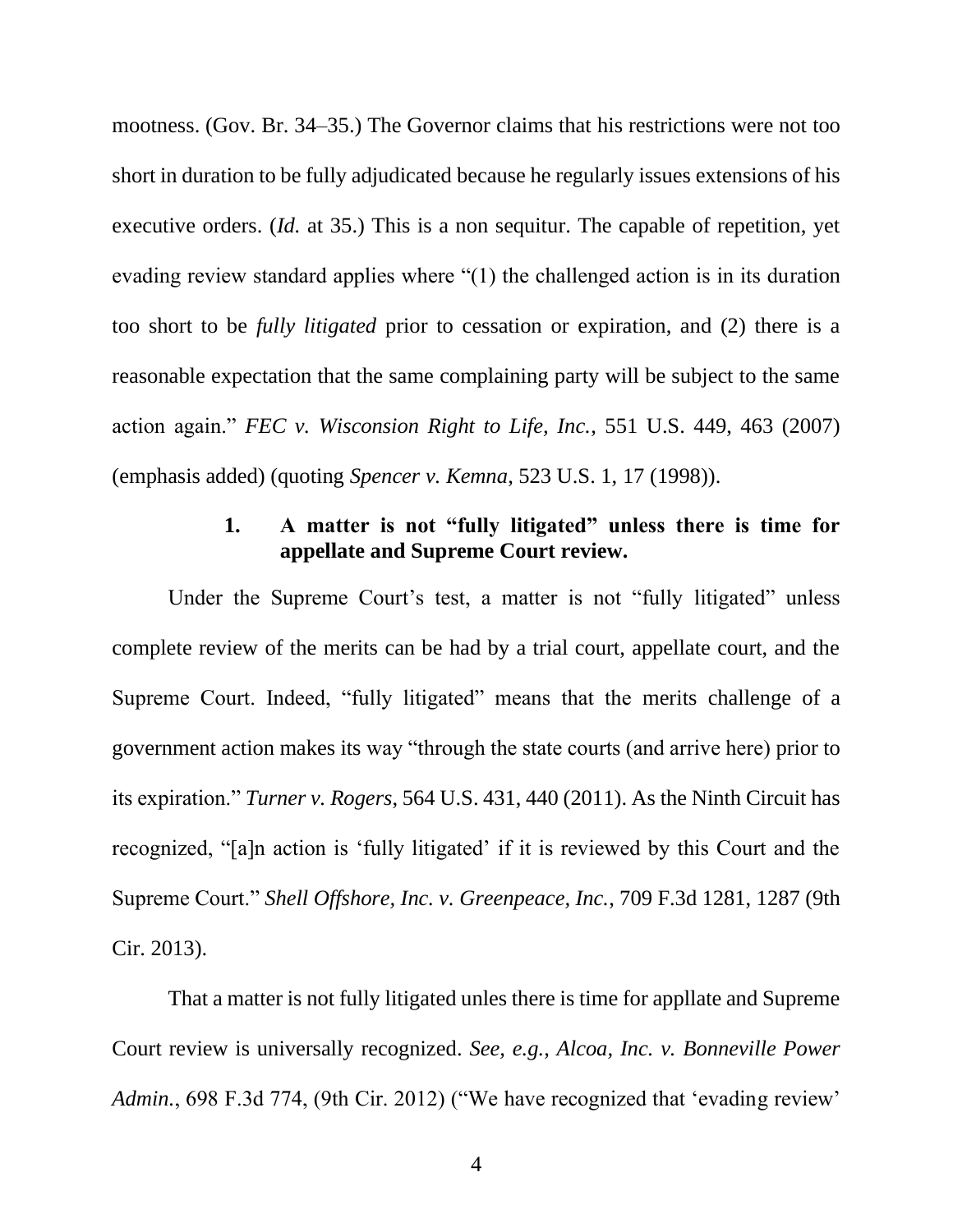means that the underlying action is almost certain to run its course before either this court or the Supreme Court can give the case full consideration." (quoting *Alaska Ctr. for Env't v. U.S. Forest Serv.*, 189 F.3d 851, 855 (9th Cir. 1999)); *Marshall v. Local Union 20, Int'l Broth. of Teamsters*, 611 F.2d 645, 648 (6th Cir. 1979) (matter is too short in duration to be fully litgated if "unlikely under these circumstances that this court could hear and decide an appeal"); *Cedar Coal Co. v. United Mine Workers of Am.*, 560 F.2d 1153, 1165 (4th Cir. 1977) (fully litigated includes appeals of the underlying action); *Praxis Prop., Inc. v. Colonial Sav. Bank, S.L.A.*, 947 F.2d 49, 61 (3d Cir. 1991) ("fully litigated" requires enough time for an "appellate court to complete its review"); *id.* at 62 ("90-day automatic stay provision was too short in duration to ever be fully litigated and appealed"); *Video Tutorial Servs., Inc. v. MCI Tele. Corp.*, 79 F.3d 3, 6 (2d Cir. 1996) (matter too short in duration if it cannot be "effectively appealed before it expired").

Here, there is no question that the durations of the challenged Orders were always going to be too short to be fully litigated prior to cessation or expiration. Indeed, Executive Order 2020-04 was issued on March 13, 2020 (App. II 019, V. Compl. ¶ 29), which was modified three days later on March 16, 2020 by Executive Order 2020-07. (App. II 019, V. Compl. ¶ 30.) Four days later, on March 20, the Governor further amended his COVID-19 orders with Executive Order 2020-10. (App. II 020, V. Compl. ¶ 34.) The Governor then modified the restrictions again on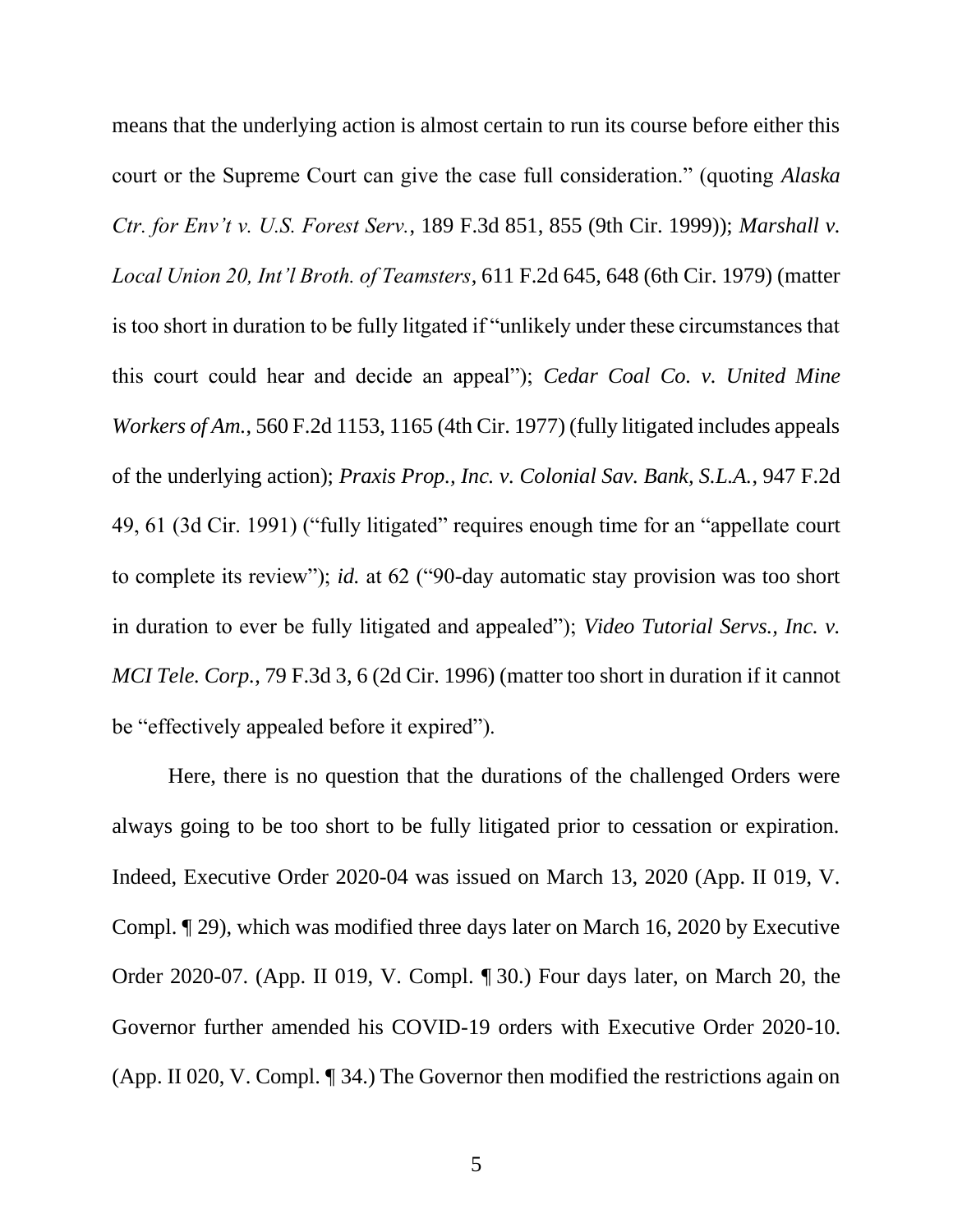April 1 with Executive Order 2020-18 (App. II 021, V. Compl. ¶ 36), and again on April 30 with Executive Order 2020-32 (App. II 021, V. Compl. 38), and yet again five days later, on May 5, with the Restore Illinois Plan. (App. II 022, V. Compl. ¶ 45.) It appears that the life span of the Orders runs from 3 days to 30 days.

Though the Governor takes issue with these calculations, and claims that the reissuance of some orders extended the period "beyond 30 days" (Gov. Br. 35), even that period of time is insufficient to permit a claim to be fully litigated on the merits up to the Supreme Court. As such, Churches' claims are capable of repetition, yet evading review, and the district court's decision was in error.

### **2. The Governor's lengthiest order was not in place long enough to be fully litigated.**

Even assuming the Governor's contention that his longest order was in place over 30 days because of extensions (Gov. Br. 35), that is still insufficient time to fully litigate a matter. The Supreme Court has found that litigation involving challenges that cannot be reviewed in two years are too short in duration to be fully litigated. *See, e.g.*, *Kingdomware Tech., Inc. v. United States*, 136 S. Ct. 1969, 1976 (2016) (two years is too short); *Southern Pac. Terminal Co. v. ICC*, 219 U.S. 498, 515 (1911) (same). It has also found that 12- and 18-month periods are too short to be fully litigated. *See Turner v. Rogers*, 564 U.S. 431, 440 (2011) (12 months is too short); *First Nat. Bank of Boston v. Bellotti*, 435 U.S. 765, 774 (1978) (18 months is too short).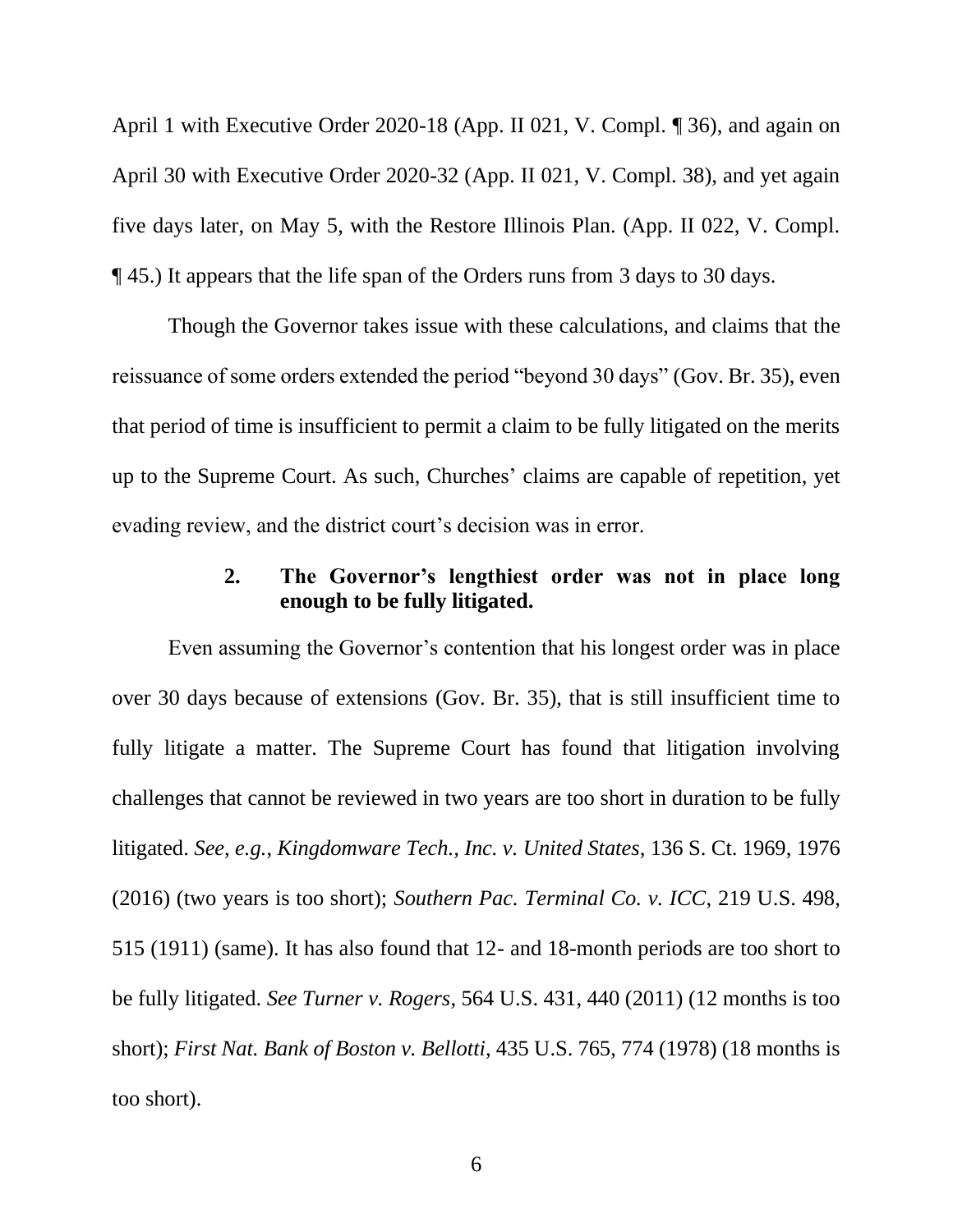### **3. Government action that is inherently temporary necessarily meets the capable of repetition, yet evading review exception.**

The capable of repetition, yet evading review exception "normally arises where the underlying facts are inherently temporary such that they will predictably have changed and foreclosed meaningful relief by the time the case has worked its way through the legal system." *Horizon Bank & Trust Co. v. Massachusetts*, 391 F.3d 48, 54 (1st Cir. 2004); *see also Robinson v. City of Chicago*, 868 F.2d 959, 967 (7th Cir. 1989) ("The 'capable of repetition, yet evading review' doctrine applies where a claim is so transitory that a plaintiff may have standing when the litigation begins but loses it—loses his personal stake—as the litigation continues."); *Bell v. Wolfish*, 441 U.S. 520, 526 n.5 (1979) (claims are capable of repetition yet evading review when they are "temporary").

Since the inception of this litigation, the Governor has claimed that his orders restricting the constitutional freedoms of Illinoisans have been "temporary," which squarely implicates this Court's "inherently transitory" standard. In his brief, the Governor continues to state that the restrictions at issue in the instant litigation were "temporary." (Gov. Br. 13 ("[T]he Governor temporarily limited religious gatherings  $\dots$ ).) And, with that inherently temporary duration, the Governor's orders changed with great frequency. (*See, e.g.*, Executive Order 2020-04 issued on March 13, 2020 (App. II 019, V. Compl. ¶ 29), modified three days later on March 16, 2020 by Executive Order 2020-07. (App. II 019, V. Compl. ¶ 30); Executive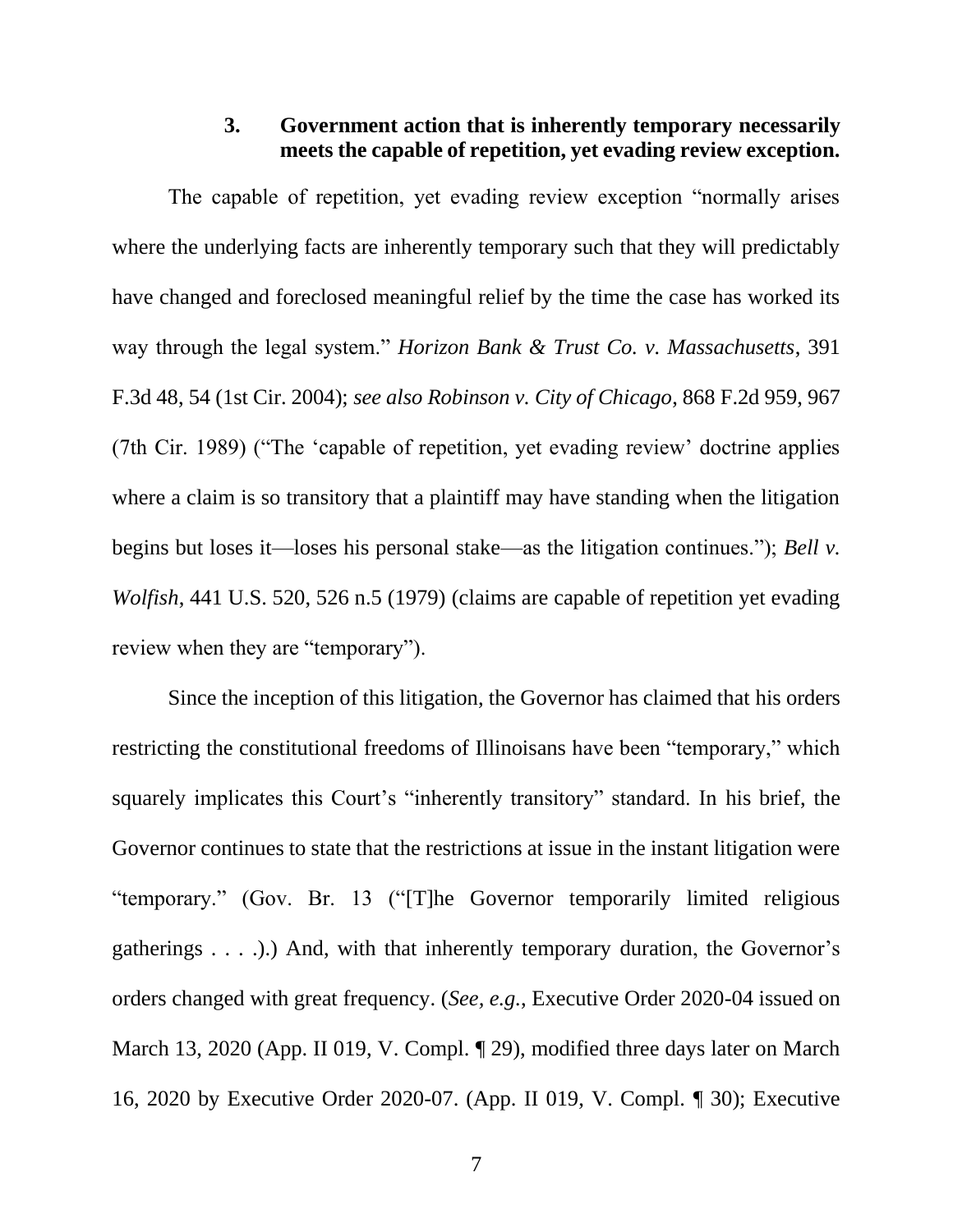Order 2020-10 on March 20, 2020. (App. II 020, V. Compl. ¶ 34); Executive Order 2020-18 on April 1, 2020 (App. II 021, V. Compl. ¶ 36), modified again on April 30, 2020 with Executive Order 2020-32 (App. II 021, V. Compl. ¶ 38), and modified yet again five days later on May 5, 2020 with the Restore Illinois Plan. (App. II 022, V. Compl. ¶ 45).) Given that the life span of the Orders runs from 3 days to 30 days, it was always too short to be fully litigated.

### **4. Churches did not waive the capable of repetition yet evading review argument.**

The Governor claims that Churches waived the capable of repetition yet evading review argument by not raising it in the district court. (Gov. Br. 5.) This is incorrect legally and factually. Churches raised the argument concerning the temporary and limited duration of the Governor's Orders as a basis for why Churches' claims are not moot, and thus raised the argument that the questions were capable of repetition yet evading review. (*See* dkt. 70, Response Opposing Motion to Dismiss, at 5–6.) Thus, this issue was raised in the district court.

And, even assuming the Governor was correct, Churches are still not foreclosed from raising the issue on appeal for several reasons. First, "[w]hether a cause of action was properly dismissed for mootness is a question of law." *Breneisen v. Motorola, Inc.*, 656 F.3d 701, 706 (7th Cir. 2011). And, this Court reviews even arguments raised for the first time on appeal when they "entertain arguments that turn on pure issues of law." *Allen v. City of Chicago*, 865 F.3d 936, 944 (7th Cir.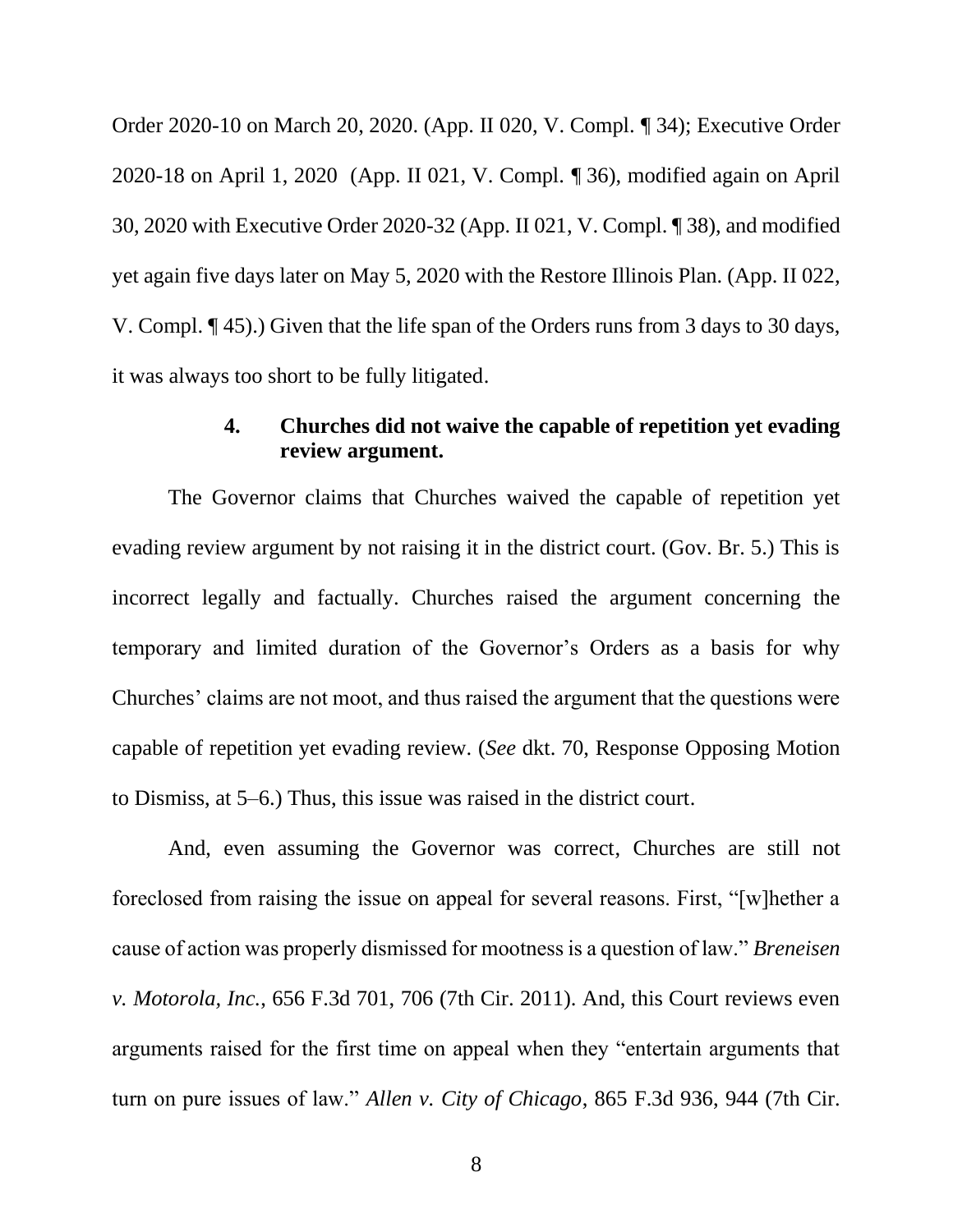2017). Indeed, where—as here—the Court is reviewing a matter de novo, it has the discretion to address even issues raised for the first time on appeal, particularly those involving questions of law. *See, e.g.*, *Hively v. Ivy Tech Cmty. Coll. of Ind.*, 853 F.3d 339, 351 (7th Cir. 2017) ("We, in contrast, are proceeding on a de novo basis, and we have discretion to address issues for the first time on appeal. . . . We often exercise that discretion to entertain arguments that turn on pure issues of law." (cleaned up)).

### **C. The Governor Fails to Satisfy His Burden Under the Voluntary Cessation Exception to Mootness.**

**1. Even the Governor's brief fails to demonstrate it is "absolutely clear" that he will never again reinstate disciminatory restrictions on Churches' religious worship services.**

In his brief, the Governor fails to meet the requisite standard. He "has not carried the 'heavy burden' of making 'absolutely clear' that [he] could not revert to [his] policy" of imposing unique and discriminatory numerical limits and restrictions on religious worship services, because his change in policy is neither permanent nor irrevocable. *Trinity Lutheran Church of Columbia, Inc. v. Comer*, 137 S. Ct. 2012, 2019 n.1 (2017); *City of L.A. v. Lyons*, 461 U.S. 95, 101 (1983). The Governor does not make it "absolutely clear" that he will not return to his old ways, but merely says he has not done so. That is not the same test. The fact that the Governor has not done so provides Churches' little relief, and it is irrelevant under *Tandon* because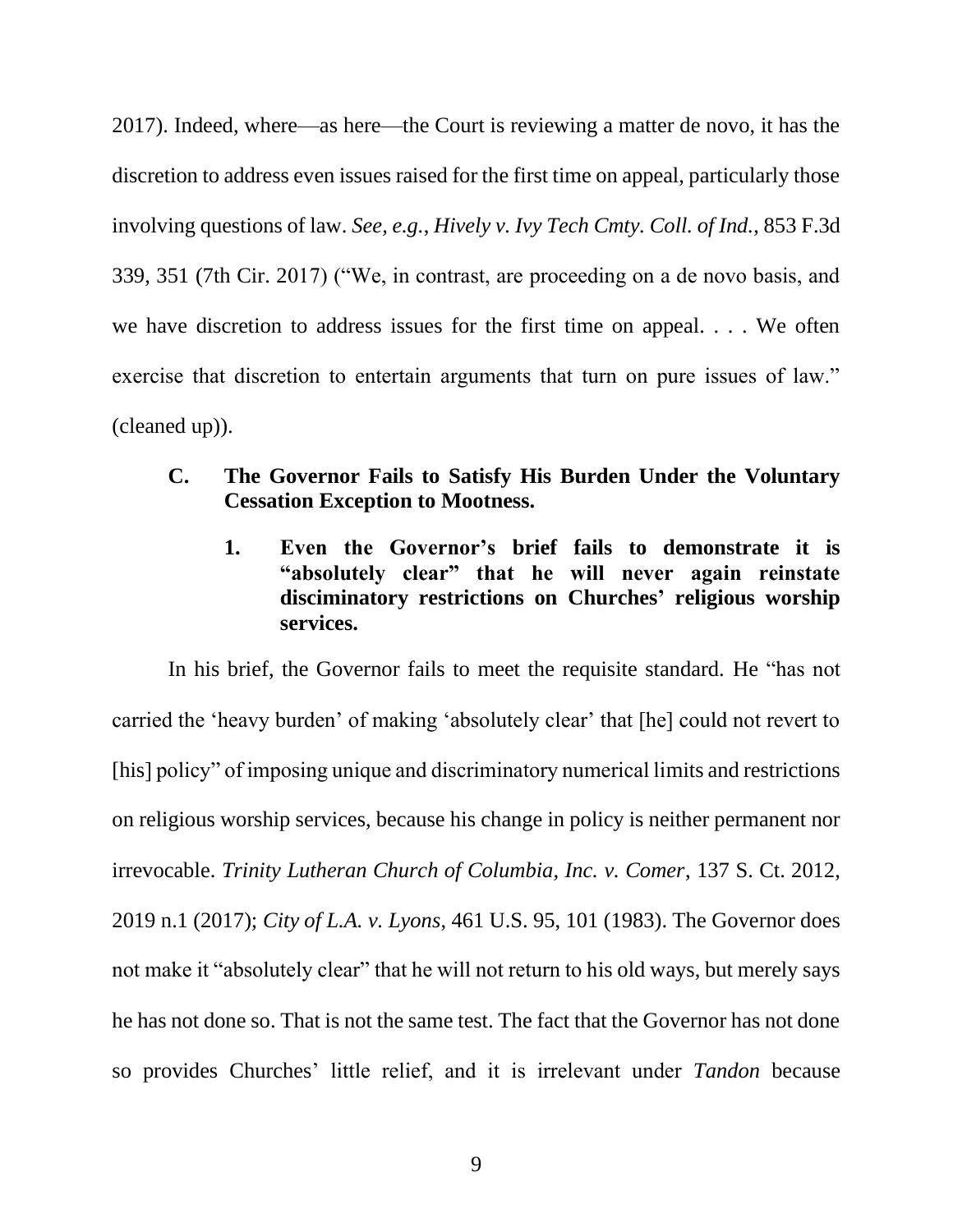"officials with a track record of 'moving the goalposts' retain authority to reinstate those heightened restrictions at any time." 141 S. Ct. at 1297. The retention of authority forecloses the necessary absolute clarity that restrictions cannot be reimposed. Moreover, the issue is **not** whether the Governor has done so again or whether it is unlikely that he will reimpose the "10-person limit on gatherings," but rather whether he will **never** reimpose discriminatory restrictions on religious gatherings. The Governor refuses to cabin his discretionary authority within the parameters set forth by the Supreme Court.

The Governor has "neither asserted nor demonstrated that [he] will never resume the complained of conduct." *Norman-Bloodsaw v. Lawrence Berkely Lab.*, 135 F.3d 1260, 1274 (9th Cir 1998). Rather, the Governor has laid the groundwork for imposing more, not fewer, restrictions going forward. In fact, before this very Court in the previous appeal, the Governor conceded that it is not absolutely clear he will not return to his prior restrictions. The Governor unequivocally refused to state he would never reimpose the challenged restrictions. (App. II 121 ("THE COURT: [I]s the governor willing to make an iron-clad commitment not to rescind the current order? [COUNSEL]: No, Your Honor, we are not."); App. II 132 ("THE COURT: Would you be willing . . . to say that you will not enforce or go back to the original order without coming to this Court to seek permission? [Counsel]: Your Honor, we are not willing to do that.").) The Governor's own contentions preclude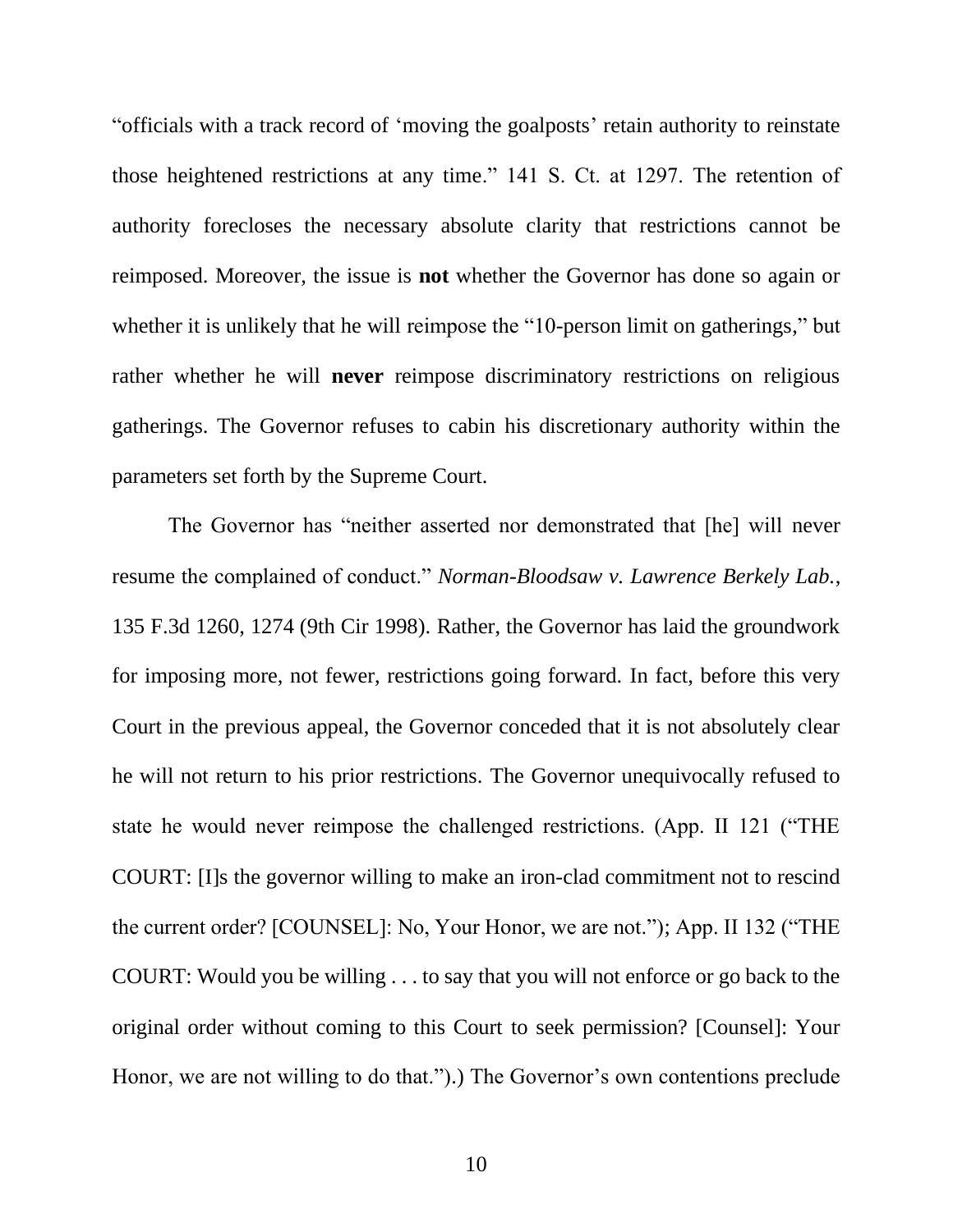satisfaction of the applicable standard. Thus, not only has the Governor not disavowed reinstatement of his restrictions on religious worship, he has expressly reserved and pursued his desire to do so. This hedging precludes any mootness argument. *Cf. United States v. Sanchez-Gomez*, 138 S. Ct. 1532, 1537 n.\* (2018) (holding, where intent to reinstate is present, "the rescission of the policy does not render this case moot"); *Pierce v. Ducey*, No. CV-16-01538-PHX-NVW, 2019 WL 4750138, at \*1 (D. Ariz. Sept. 30, 2019) ("A voluntary cessation joined with a threat to do it again is the paradigm of unsuccessful blunting of power to adjudicate . . . ."), *id.* at \*5–6 ("The Court is not fooled."), *rev'd on other grounds*, 965 F.3d 1085 (9th Cir. 2020).

### **2. The Governor maintainted the constitutionality of his restrictions long after it became clear that they were unconstitutional under unequivolcal Supreme Court precedent.**

The Governor attempts to diminish the unquestionable import of *Roman Catholic Diocese* and *Tandon* by suggesting that the time frame was different. (Gov. Br. 26-29.) But, this ignores the salient point of those decisions: that the Governor's continued authority (and, in this case, actual exercise of that authority) to impose discriminatory restrictions on religious worship services irrespective of a 10-person numerical restriction demonstrates that Churches' claims are not moot. As the Supreme Court noted, plaintiffs "otherwise entitled to emergency injunctive relief remain entitled to such relief where applicants '*remain under a constant threat*' that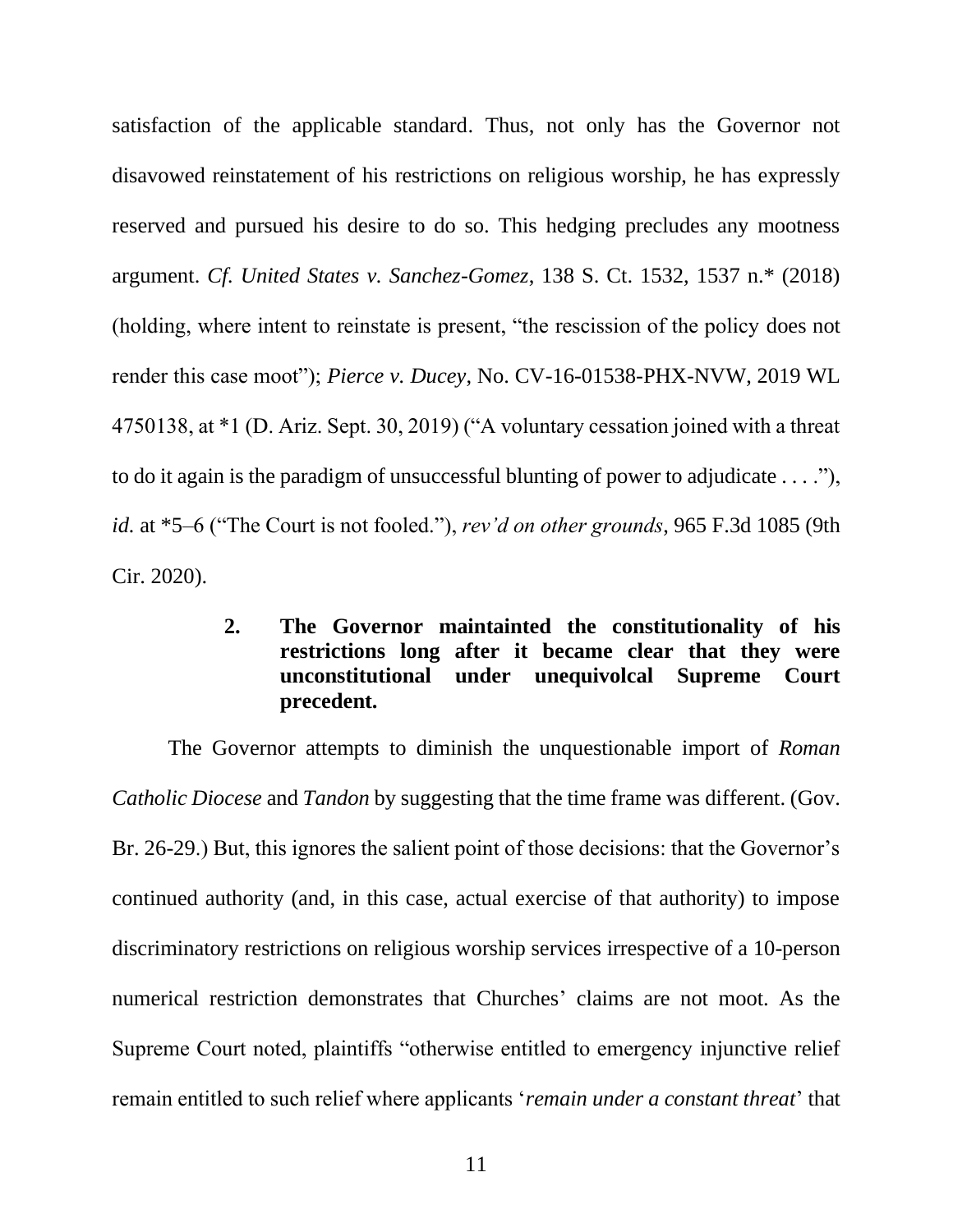government officials will use their power to reinstate the challenged restrictions." *Tandon*, 141 S. Ct. at 1297 (emphasis added) (quoting *Roman Catholic Diocese*, 141 S. Ct. at 68).

Despite an unequivocal decision from the Supreme Court on November 25, 2020, *see Roman Catholic Diocese*, 141 S. Ct. 63, the Governor continued to argue that his restrictions on Churches' religious worship services were constitutional. Indeed, he maintained their constitutionality on May 14, 2021 in support of his Motion to Dismiss. (*See* App. II 170, Memorandum in Support of Motion to Dismiss at 14 ("That the Supreme Court has now issued opinions that arguably changed these legal principles does not alter that EO32 was lawful at the time it was enacted.") And it was not just *Roman Catholic Diocese* that should have demonstrated to the Governor the constitutional error of his ways. Including *Roman Catholic Diocese*, the Supreme Court issued no fewer than 10 decisions in 10 months demonstrating that discriminatory restrictions on religious worship plainly violate the First Amendment. *See Tandon v. Newsom*, 141 S. Ct. 1294 (2021); *Gateway City Church v. Newsom*, 141 S. Ct. 1460 (2021); *Gish v. Newsom*, 141 S. Ct. 1290 (2021); *South Bay United Pentecostal Church v. Newsom*, 141 S. Ct. 716 (2021); *Harvest Rock Church, Inc. v. Newsom*, 141 S. Ct. 1289 (2021); *Robinson v. Murphy*, 141 S. Ct. 972 (2020); *High Plains Harvest Church v. Polis*, 141 S. Ct. 527 (2020); *Harvest Rock Church, Inc. v. Newsom,* 141 S. Ct. 889 (2020); *Agudath Israel of Am. v.*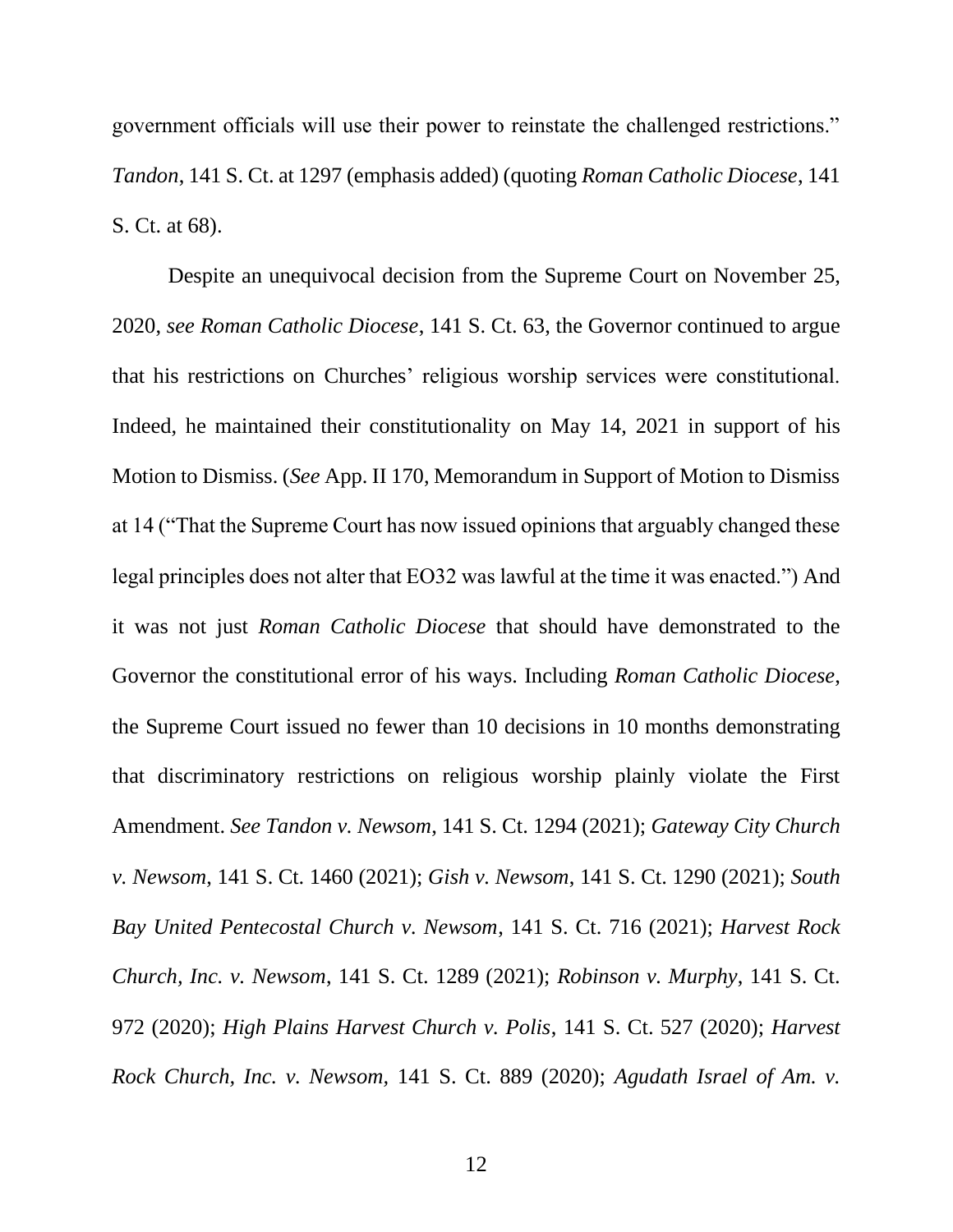*Cuomo*, 141 S. Ct. 889 (2020); *Roman Catholic Diocese*, 141 S. Ct. 63 (2020). The latest of the decisions, *Tandon*, was issued on April 9, 2021. Even **35 days** after that, the Governor continued to argue his restrictions were constitutional. Yet, the Governor now comes to this Court saying Churches' claims are moot because he learned the lesson from the first of those decisions, *Roman Catholic Diocese*, issued November 25, 2020. But all the Governor can muster is that it is "highly unlikely" he will reimpose a discriminatory restriction. The Governor has obviously not learned enough from the numerous Supreme Court decisions that are directly on point regarding discriminatory restricitons on religious gatherings. His contentions are erroneous and should be rejected.

#### **II. CHURCHES' AS-APPLIED CHALLENGES AND CLAIMS FOR A PERMANENT INJUNCTION SURVIVE MOOTNESS.**

### **A. Churches' As-Applied Challenges Are Necessarily Backward Looking at the Governor's Past Unconstitutional Actions.**

The Governor contends that Churches' as-applied challenges are moot because there can be no relief obtained from the Governor's past conduct. (Gov. Br. 32-33.) This is incorrect. As the First Circuit correctly held in *McGuire v. Reilly*, an "as-applied challenge, must, logically be aimed at past conduct." 386 F.3d 45, 64 (1st Cir. 2004). And, there need not be any pending enforcement actions against Churches for them to have standing to maintain an as-applied challenge under the First Amendment. *Id.* at 59 (when plaintiffs have alleged "they have been chilled in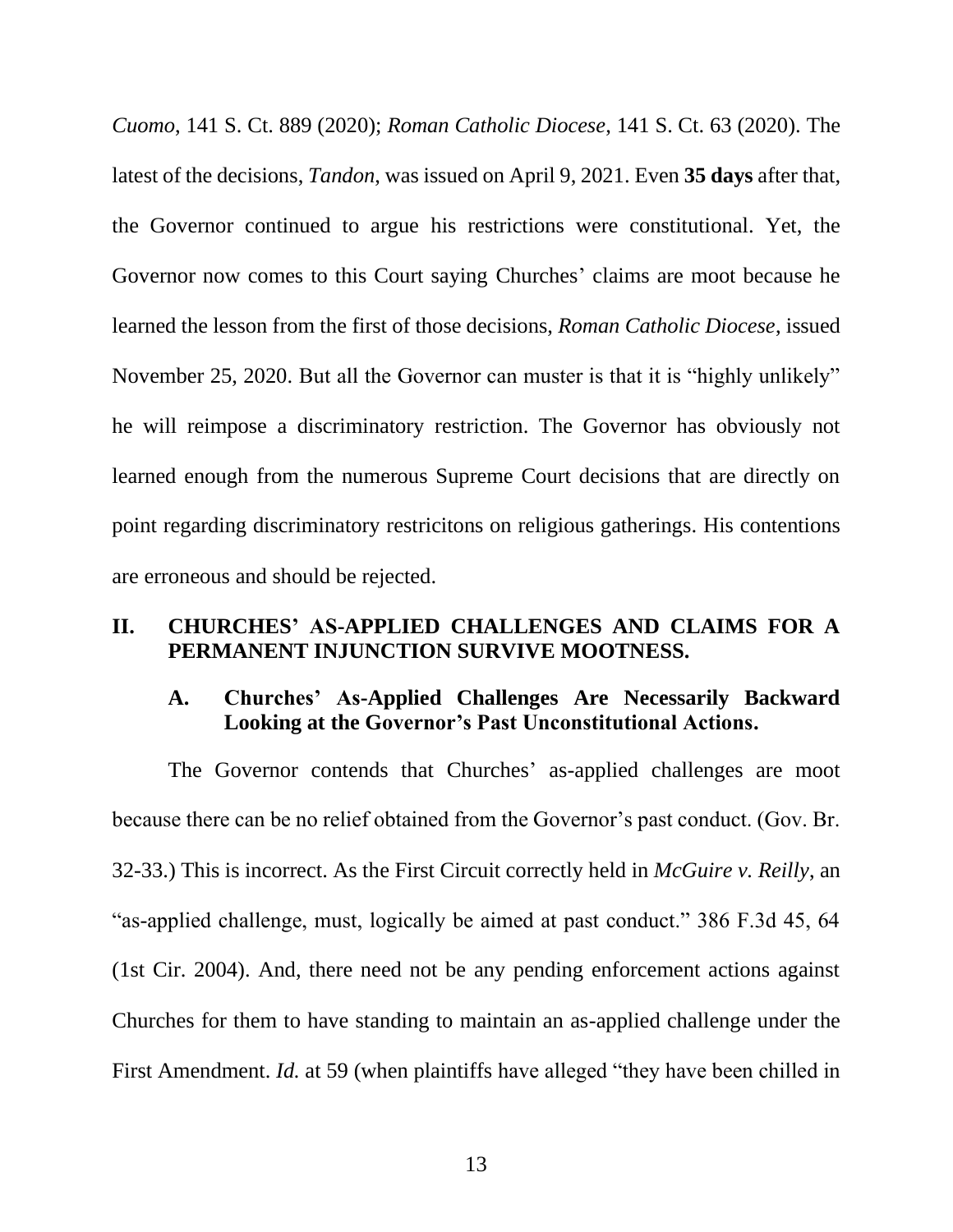the exercise of their [First Amendment] rights . . . we have no doubt that plaintiffs have standing under the First Amendment doctrine for equitable relief."). Indeed, even in the context of an amendment to a challenged restriction, while the amendment or modification may moot a facial challenge, "whether the statute as applied to appellant" was a violation of the First Amendment is still justiciable and "of greater moment" in that context. *Bigelow v. Virginia*, 421 U.S. 809, 818 (1975); *see also Massachusetts v. Oakes*, 491 U.S. 576 (1989) (even where change to statute rendered facial challenge "moot for the future," the matter is not moot where "the issues involved the as-applied challenge of continuing importance"); *id.* (noting that *Bigelow* decided the as-applied challenge despite the previous revision to the statute that rendered the facial challenge otherwise moot).

**B. If Preliminary Injunctive Relief Is Still Permissible for Modified Restrictions, Which It Is Under** *Tandon***, Then Claims for Permanent Injunctive Relief Must Necessarily Remain Justiciable Where the Governor Retains the Authority to Reinstate Past Restrictions.**

As *Tandon* and *Roman Catholic Diocese* make plain, a party who remains under the threat that prior restrictions can be reinstated at any time remains entitled to injunctive relief. *See Tanon v. Newsom*, 141 S. Ct. 1294, 1297 (2021) (holding that plaintiffs are still entitled to injunctive relief "where the applicants 'remain under a constant threat' that government officials will use their power to reinstate the challenged restrictions." (quoting *Roman Catholic Diocese*, 141 S. Ct. at 68)).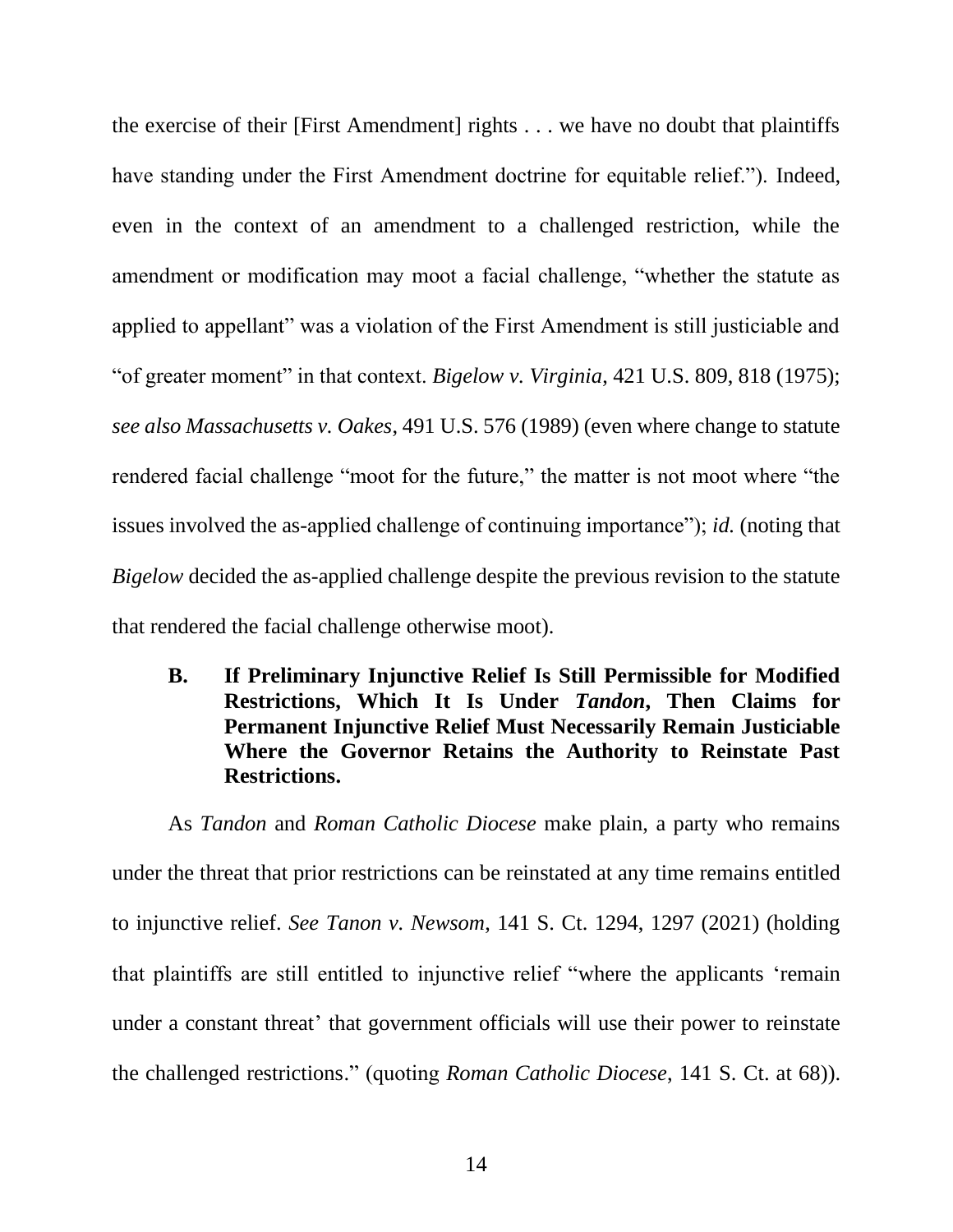And, if that statement is true in the context of a preliminary injunction, then it is necessarily true in the context of a permanent injunction because the standards are the same for both. *See Winter v. Nat. Res. Def. Council, Inc.*, 555 U.S. 7, 32 (2008) ("The standard for a preliminary injunction is essentially the same as for a permanent injunction with the exception that the plaintiff must show a likelihood of success rather than actual succcess." (quoting *Amoco Prod. Co. v. Vill. of Gambell*, 480 U.S. 531, 546 n.12 (1987)). And, here, there can be no question that the Supreme Court has determined that discriminatory restrictions on religious worship services violate the First Amendment. Indeed, at least 10 times, the Supreme Court either issued an emergency writ of injunction or granted certiorari, vacated the lower court's erroneous denial of injunctive relief, and instructed the court to follow the Court's clear teachings. *See Tandon, etc., supra* pp. 12–13.

Claims for permanent injunction are not moot where—as here—"prior patterns of contradictory behavior left the court with no assurances that the alleged constitutional violations would not recur." *Brown v. Colegio De Abagados de Puerto Rico*, 613 F.3d 44, 48 (1st Cir. 2010). This Court "may consider how easily former practices might be resumed at any time in determining the appropriateness of injunctive relief." *United Air Lines, Inc. v. Air Line Pilots Ass'n Int'l.*, 563 F.3d 257, 275 (7th Cir. 2009). *See also* Wright & Miller, 13A Fed. Prac. & Procedure Juris. 2d §3533.7 (1984) ("It is equally easy to deny mootness if officials who have changed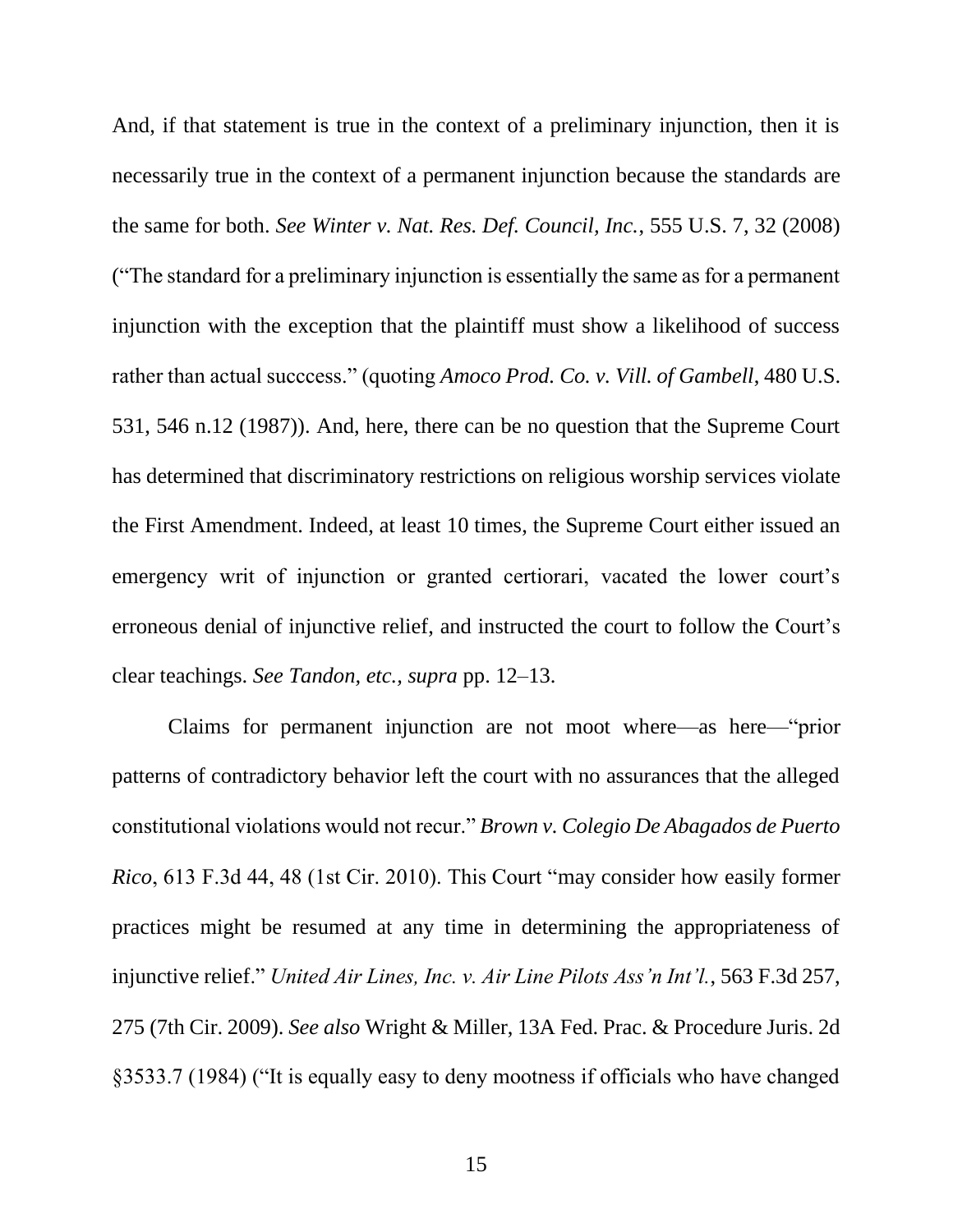their practices warn that former practices may be resumed at any time.") This is precisely what is at issue here. Nothing prevents the Governor from reinstating any of his past restrictions on Churches' religious worship services, and the Governor has maintained the authority to do just that. Churches' claims for a permanent injunction are not moot.

#### **CONCLUSION**

Because the Governor retains the authority to reimpose his discriminatory restrictions at any time, and because the matters before this Court were too short in duration to be fully litigated before a merits determination, the district court's decision was in error and should be reversed.

Respectfully submitted,

Dated: January 10, 2022

/s/ Daniel J. Schmid Mathew D. Staver, *Counsel of Record* Horatio G. Mihet Roger K. Gannam Daniel J. Schmid LIBERTY COUNSEL P.O. Box 540774 Orlando, FL 32854 (407) 875-1776 court@LC.org hmihet@LC.org rgannam@LC.org dschmid@LC.org *Attorneys for Plaintiffs–Appellants*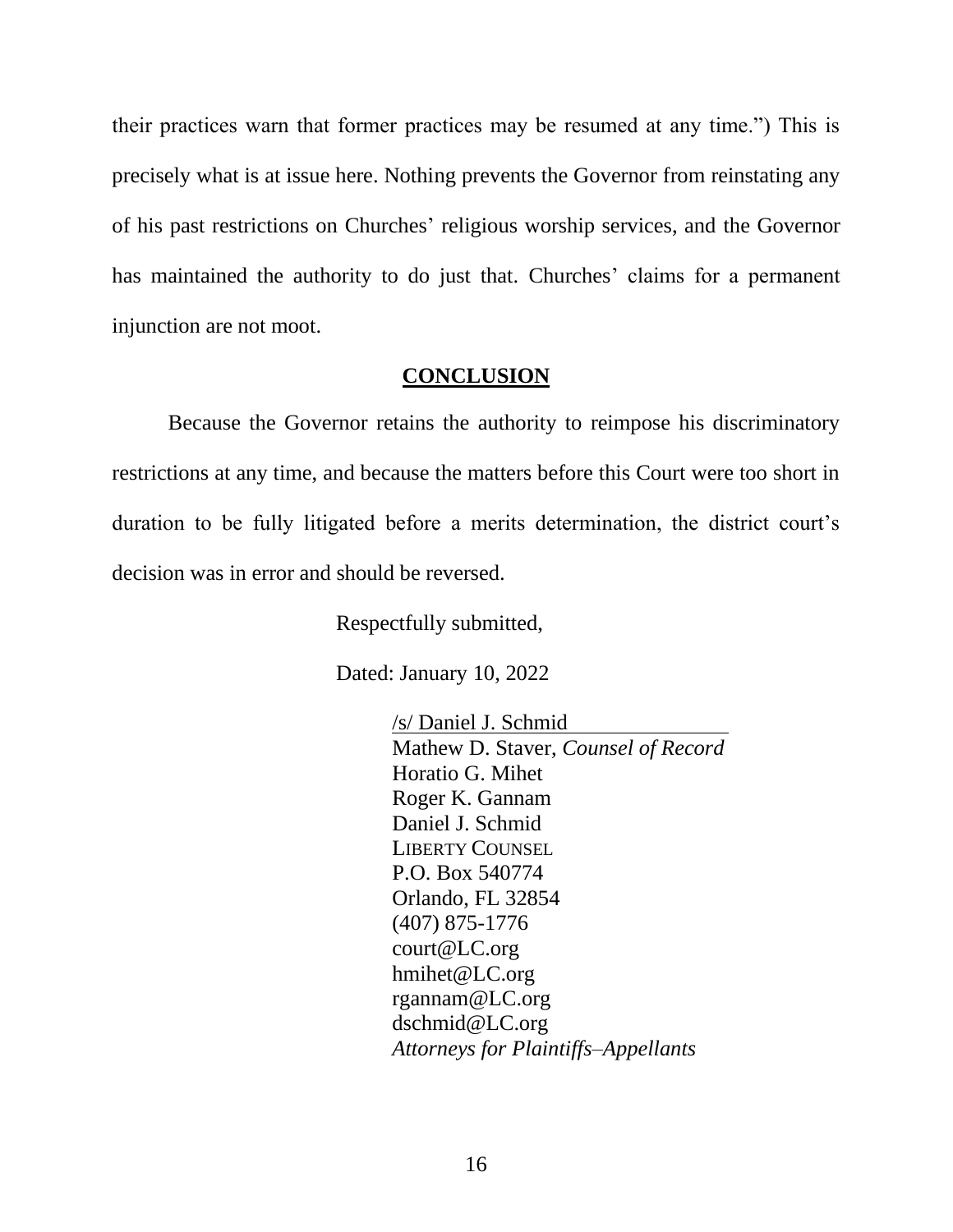### **CERTIFICATE OF COMPLIANCE WITH TYPE-VOLUME LIMIT, TYPE-FACE REQUIREMENTS, AND TYPE-STYLE REQUIREMENTS**

1. This document complies with the type-volume limitation of Fed. R. App. P. 32(a)(7)(B). Not counting the items excluded from the length by Fed. R. App. P. 32(f), this document contains 3,937 words.

2. This document complies with the typeface requirements of Fed. R. App. P. 32(a)(5) and the type-style requirements of Fed. R. App. P. 32(a)(6). This document has been prepared using Microsoft Word in 14-point Times New Roman font.

> /s/ Daniel J. Schmid Daniel J. Schmid *Attorney for Plaintiffs–Appellants*